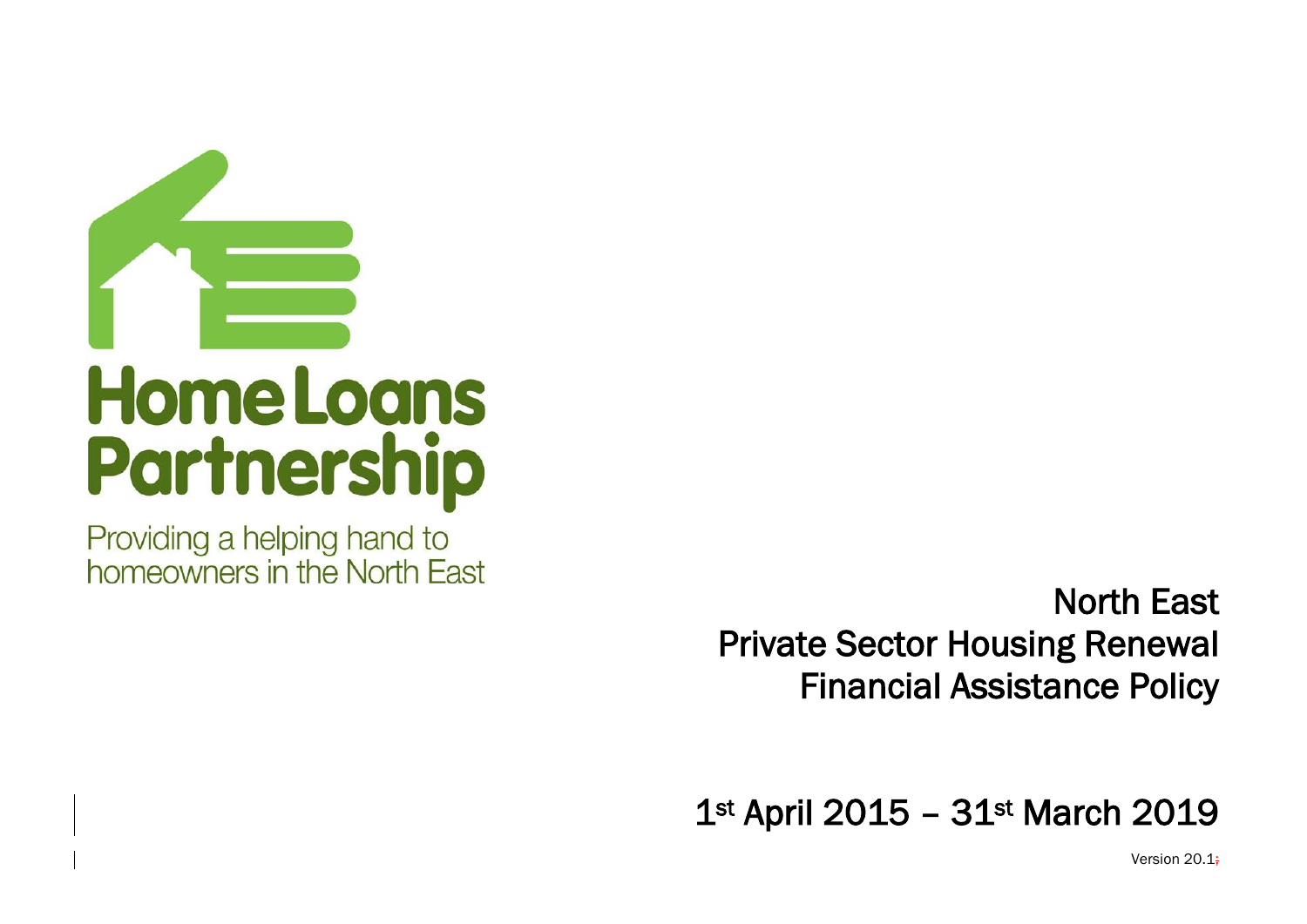# Private Sector Housing Renewal Financial Assistance Policy - Contents Page

| المستندر المستندر المستندر المستندر المستندر المستندر المستندر المستندر المستندر المستندر المستندر المستندر المستندر<br>9. المستندر المستندر المستندر المستندر المستندر المستندر المستندر المستندر المستندر المستندر المستندر ال |  |
|----------------------------------------------------------------------------------------------------------------------------------------------------------------------------------------------------------------------------------|--|
|                                                                                                                                                                                                                                  |  |
|                                                                                                                                                                                                                                  |  |
|                                                                                                                                                                                                                                  |  |
|                                                                                                                                                                                                                                  |  |
|                                                                                                                                                                                                                                  |  |
|                                                                                                                                                                                                                                  |  |
|                                                                                                                                                                                                                                  |  |
|                                                                                                                                                                                                                                  |  |
|                                                                                                                                                                                                                                  |  |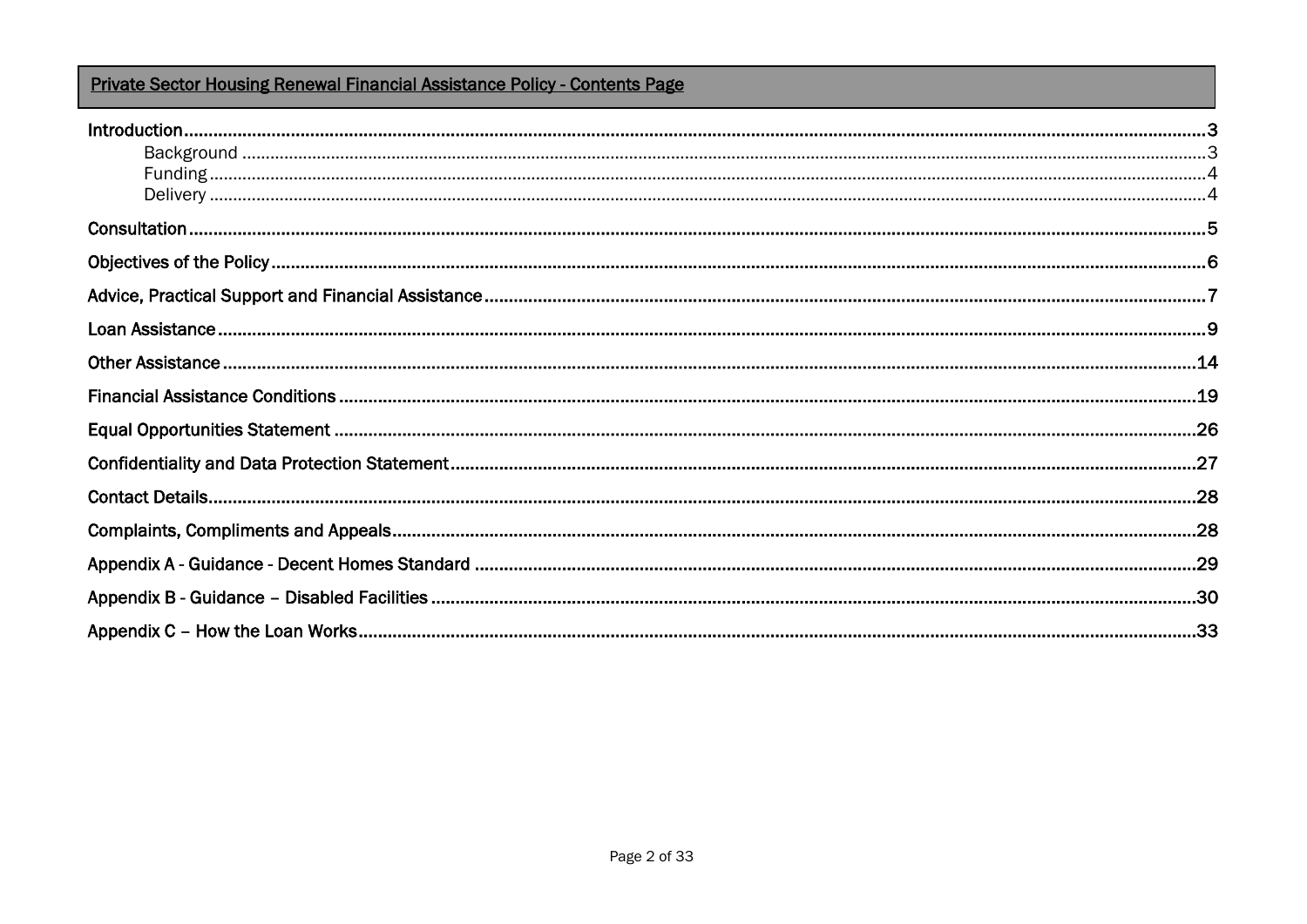## **Background**

 $\overline{a}$ 

- 1.1. This document sets out the approach in the North East to the provision of financial assistance. The Policy complements the range of measures employed by the Council, aimed at improving and maintaining healthy and safe living conditions within the existing housing stock and specifically seeks to help homeowners to improve, repair and adapt their properties. Whilst the Policy will target assistance at those who are elderly, disabled or on a low income, assistance will also be targeted at preventing decline within neighbourhoods in need of support.
- 1.2. The Policy has been produced to reflect the provisions of the Regulatory Reform (Housing Assistance) (England and Wales) Order 2002. This Order repealed much of the existing prescriptive legislation governing the provision of grants and replaced it with a more general power to provide a range of forms of assistance.
- 1.3. The Policy includes financial assistance for housing related purposes that is provided by the Council in accordance with the Local Government Act 2000. This is sometimes referred to as the 'Wellbeing Power'.
- 1.4. The Policy includes a range of loan assistance types, and places emphasis on testing a client's ability to contribute to the cost of works. This is in line with the Governments view that "*it is primarily the responsibility of homeowners to maintain their own property*" <sup>1</sup>, and with the Councils commitment to ensure that limited public resources are used responsibly. The Policy follows the principles of loan first, grant last resort, and focuses on providing financial options for those who are excluded from mainstream sources of finance whilst supporting both national and local initiatives to bring empty properties back into use. The combination of loan and grant products and the ability of the policy to tailor financial assistance to meet individual needs, will contribute to the sustainability of the Financial Assistance Policy in the longer term.
- 1.5. This Policy sets out the advice, practical support, and loan and grant assistance, that is available, together with the eligibility criteria and the conditions that will be applied and brings together assistance which is made under alternative statutory powers such as the provision of mandatory Disabled Facilities Grants under the Housing Grants Construction and Regeneration Act 1996 (as amended).
- 1.6.Include here reference to regional and sub regional Housing Strategy, illustrate linkages with relevant local policies including Community Safety Strategy, Older Person Strategy, those relating to Sustainable Communities, any local corporate plan, or Council 'Vision'.

<sup>1</sup> Office of the Deputy Prime Minister Circular 05/2003 *"Housing Renewal".*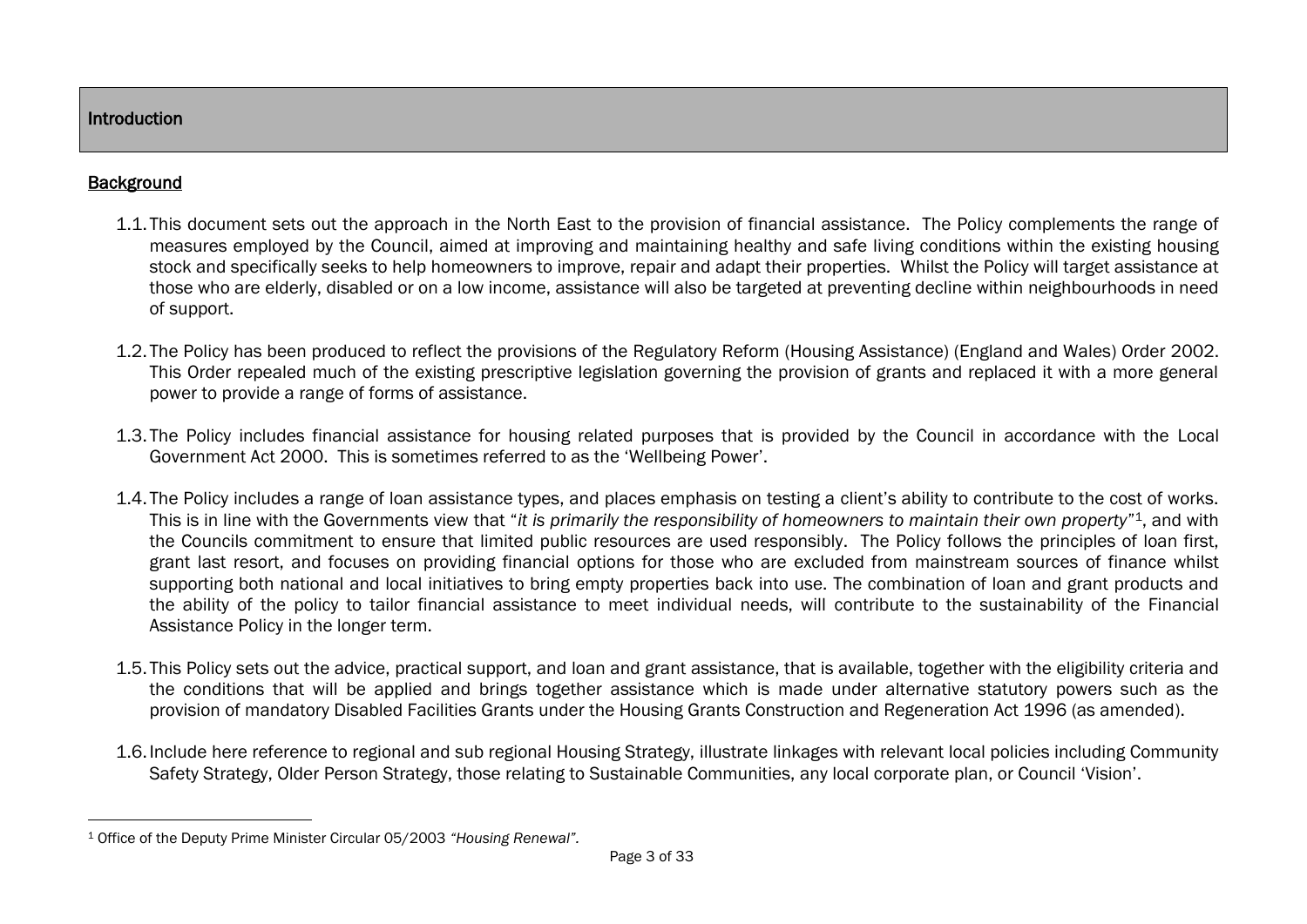# **Funding**

2.1The award of any loan or grant under this Policy is subject to the availability of funding having regard to the capacity of the Capital Investment Programme approved budget and this may vary on an annual basis. All loans and grants (excluding Mandatory Disabled Facilities Grant) are provided at the discretion of the Council. Priority for assistance will be given to those households living in the poorest economic circumstances, in the worst housing conditions, or in areas specifically designated by the Council which may be in line with wider Regeneration priorities.

# **Delivery**

- 3.1 This policy has effect from 1<sup>st</sup> April 2015. The Council is a member of the NE Home Loans Partnership, with each of the other 11 north east councils. Together the Councils have put in place a mechanism for the delivery of loans that takes advantage of scale, to facilitate the increased recycling and reinvestment of funds into remedying poor housing conditions. Through effective joint delivery across the region, and the building of a worthy track record of the provision of loan assistance, the Policy will become increasingly self-sustaining over time, and will seek to attract private finance. This will enable the scale of help offered by the council to grow.
- 3.2 In relation to helping those affected by Council plans for demolition to relocate, where programmes of private property acquisition have already begun and not been completed at the time of approval of this Policy, the Council may use discretion to continue to apply the financial assistance principles that were applicable prior to the approval of this policy for existing acquisition programmes to ensure that affected residents are treated fairly and equally. The assistance available within acquisition programmes will be made clear to residents affected.
- 3.3 The policy will be subject to continuous monitoring and an annual review to ensure that it remains suitable and is contributing to achieving strategic housing objectives in the most effective way. An assessment of the outputs and the outcomes achieved by the Policy will be made. These will include, among others; the number of households supported in carrying out repairs, improvements or adaptations using their own resources, and an examination of whether their increased confidence as a result of practical support through the process would make them more likely to carry out further works, and the number of households who have been able to continue living independently after receiving assistance. Where certain changing circumstances have a significant impact on the operation of the policy, necessary changes will be made to the policy. Changes could include financial limits, changes in legislation, and changes in local or national housing policies. Changes that will affect the financial assistance types, eligibility for financial assistance, or the conditions associated with assistance and that will prevent local authorities across the NE Home Loans Partnership from operating on an equal footing will be examined at a regional level. All changes will be subject to local Cabinet approval.

Where assessment shows that the Policy is operating satisfactorily and that no changes are required, the relevant Council Cabinet Member will be provided with a progress update.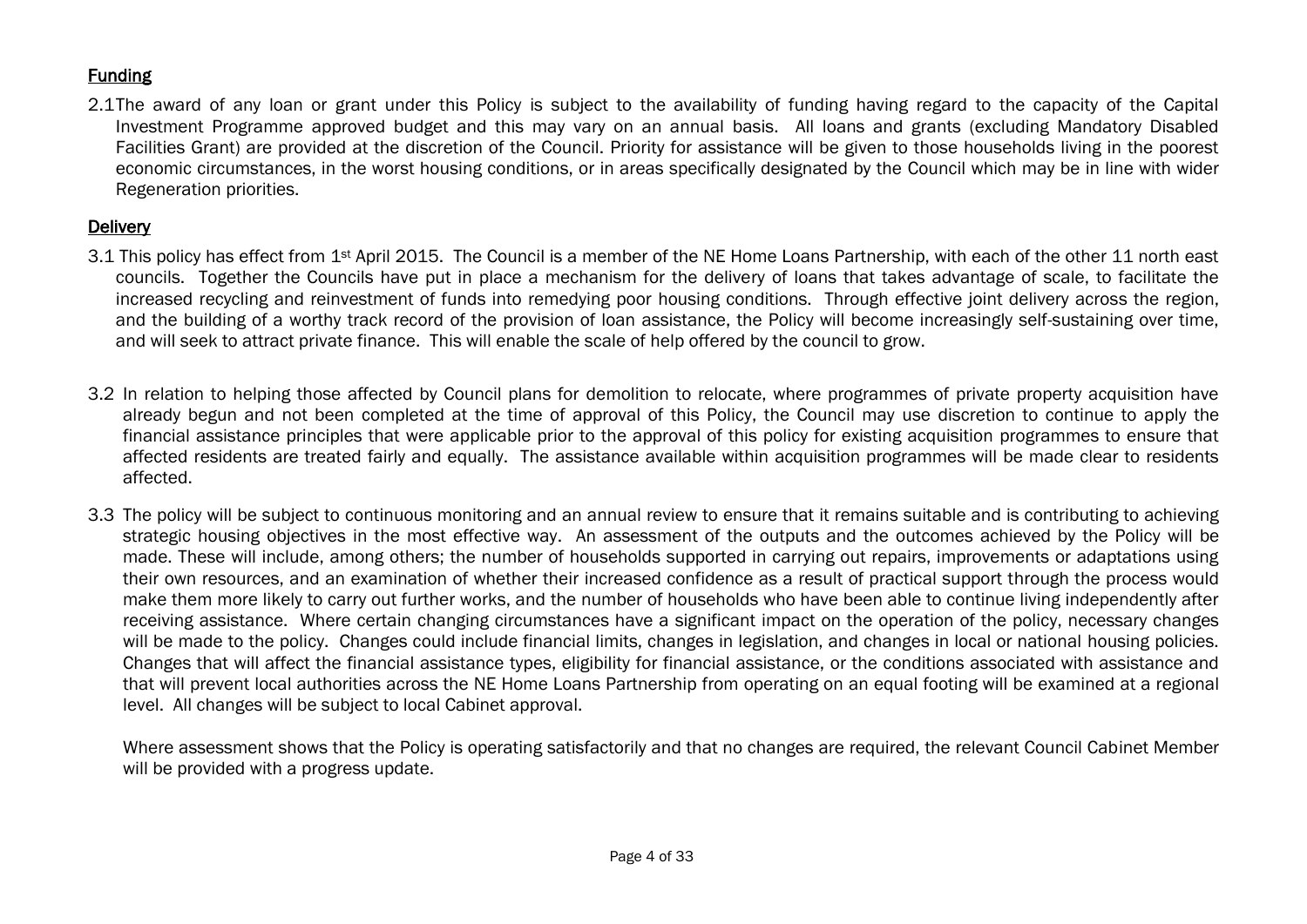## **Consultation**

4 The policy has been produced following consultation with… Consultation will be tailored to each Local Authority's local requirements.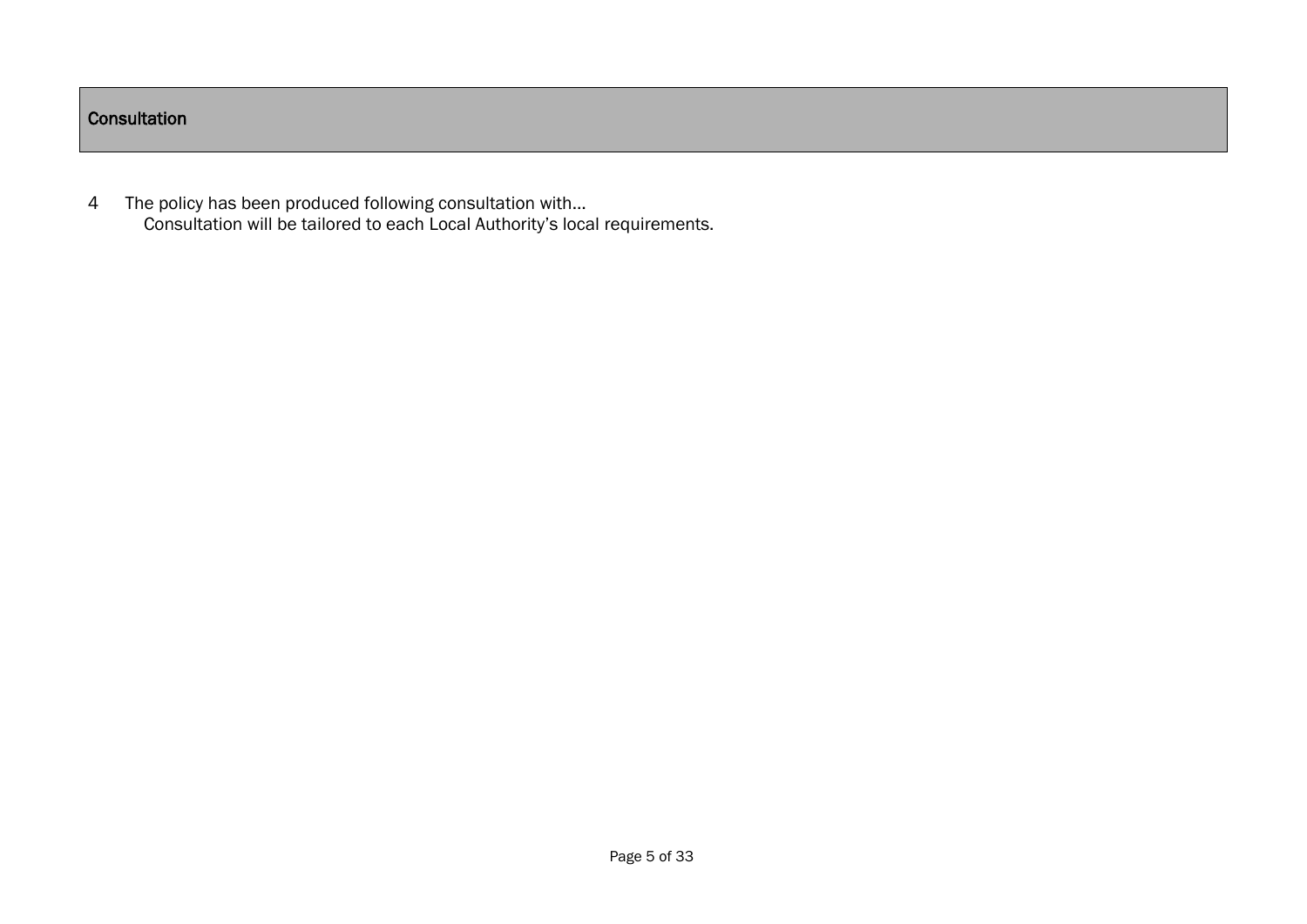### Objectives of the Policy

## 5 The Policy has a number of objectives, which are:

5.1 To improve and maintain healthy living conditions within private sector housing, specifically helping homeowners on limited incomes to repair, improve or adapt their properties and so facilitate independent living;

This may include;

- $\circ$  Advice, guidance and financial assistance to tackle the existence of Category 1 Hazards under the Housing Health and Safety Rating System (HHSRS); the minimum standard for housing and to improve homes to meet the Decent Homes Standard, giving priority to people with disabilities, older people and those who are on low incomes, who are otherwise excluded from accessing reputable forms of finance. Assistance towards a Standard that is either higher or lower than the Decent Homes Standard may sometimes be appropriate. For details of the Decent Homes Standard, and works that may be assisted see Appendix A.
- $\circ$  The provision of mandatory disabled facilities grants, and financial help for people with impairments to move to alternative private or affordable housing when their existing homes are unsuitable for adaptation or to assist with the funding of adaptations that exceed the mandatory disabled facilities grant limit.
- o Financial Assistance towards the conversion of properties into larger family homes to meet local housing need

### 5.2 To contribute to the regeneration of areas suffering from market vulnerability, and to tackle poor housing conditions in areas where these may contribute to neighbourhood decline;

This may include;

- o Tackling low confidence in neighbourhoods through the provision of financial assistance towards works to improve the visual appearance or security of homes
- $\circ$  The provision of financial assistance towards works that will enable problematic empty homes to be brought back into use.
- o Financial assistance to encourage tenure change in areas where the number of rented properties is disproportionately high, and where this is linked to a poor perception of the area. This may include provision of assistance to first time buyers.
- o Financial assistance to help those affected by the Council's plans for property clearance to relocate to a more suitable home and to improve the replacement home to a Decent Standard if this is required.
- o Financial assistance to encourage the improvement of privately rented properties beyond statutory minimum standards.

#### 5.3 To encourage owners to undertake works that will make their homes more energy efficient and to reduce the number of people affected by fuel poverty.

This may include;

o Contributing to the costs of measures that will enhance thermal comfort through local 'Warmzone' or other Energy Efficiency schemes where these exist, particularly where a client is eligible for assistance from 'Warm Front', but is unable to afford their Client contribution.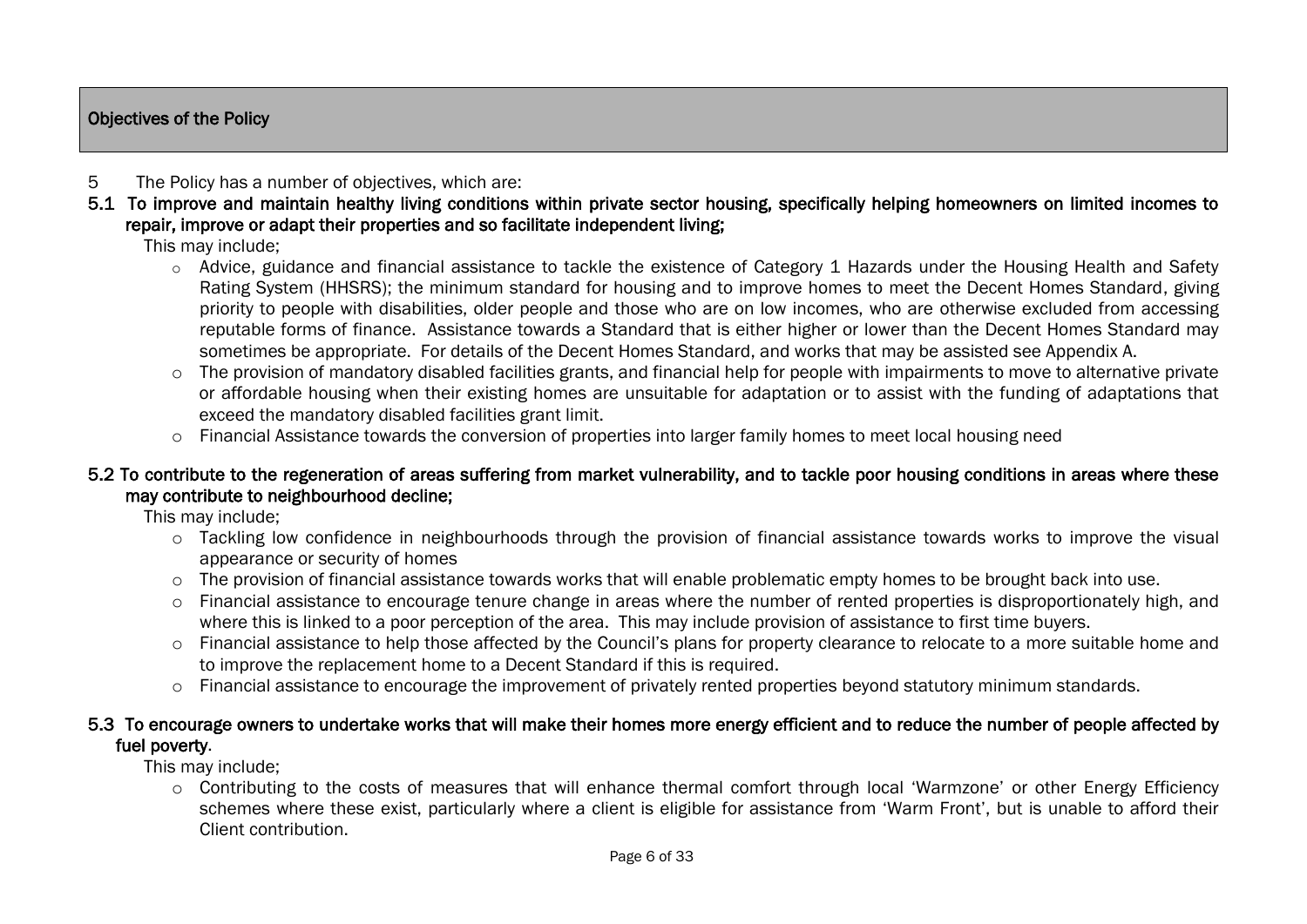## Advice, Practical Support and Financial Assistance

6 This chapter of the policy sets out the types of assistance that are available, and explains in more detail the 'hierarchy of assistance' around which this Policy is based;



### 6.1 Advice and Practical Support

- 6.1.1 In Partnership with local Home Improvement Agencies where these exist, advice is available to all Clients to enable them to make informed choices about the options available to them for home improvements, adaptations and relocation. Specifically in relation to how to;
	- Identify what works are required to repair or improve the home
	- Personally carry out home maintenance, preventative and improvement works or access the local 'Handy Person' Service where this exists and they are eligible for help;
	- Understand what the work may cost if a contractor is required, and consider the options for funding the work, this may include helping to consider charitable or family funding, use of insurance cover, or how an Independent Financial Advisor may be able to help, and sign posting to suitable local firms;
	- Select a contractor to carry out the works, including the provision of a list of suitable designers, contractors and agents.
	- Decide whether staying put or relocation offers the better solution for their circumstances
- 6.1.2 Where a Client is eligible for financial assistance toward the cost of work (this is explained in Chapters 7 and 8), the Council in partnership with the Home Improvement Agency will make sure that all work is carried out to a high standard, by inspecting the work and communicating with the contractor.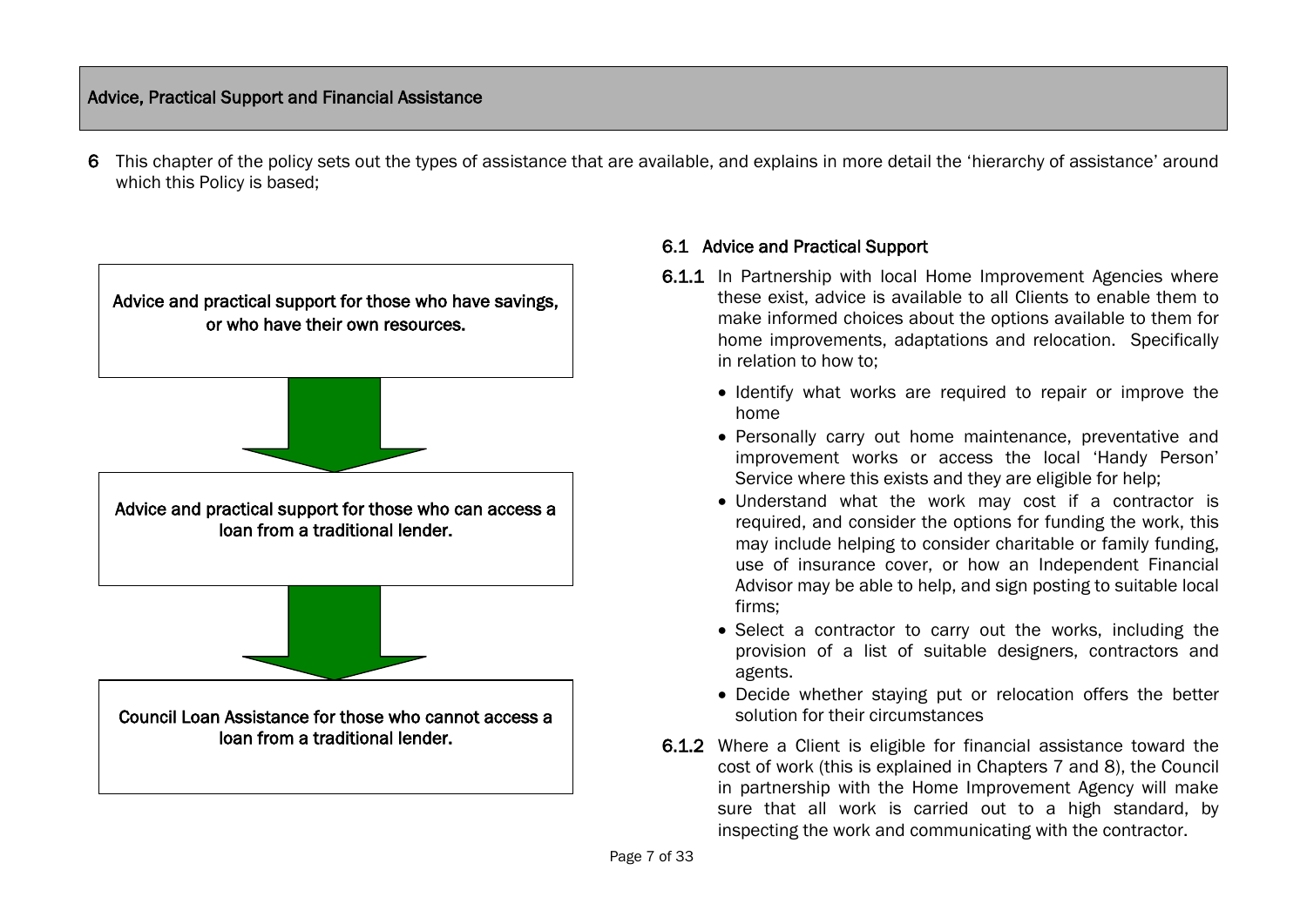6.1.3 If a Client is able to fund the cost of the work, but requires further support to obtain and assess estimates, and to select, appoint and manage a contractor, a Project Management Service may be available for a small fee.

### 6.2 Financial Assistance

- 6.2.1 Information from the client relating to their finances and the works they require financial assistance towards will be used to determine the type and level of assistance (if any) that would be most appropriate to suit their personal circumstances.
- 6.2.2 This affordability test includes consideration of income, such as any salary and benefits that are received, and outgoings, such as an existing mortgage, any loan repayments as well as living costs. Living costs may include the cost of household bills and running a car. These costs will help the Council to calculate whether the Client might be able to access a loan from a bank or building society or whether the Client could reasonably make repayments on any loan that the Council may be able to provide. A property valuation may also be undertaken in order to assess the potential for releasing the value of any equity.
- 6.2.3 Where the test determines that a client has sufficient income or equity to meet the cost of the works from a mainstream source they will be offered information and practical assistance to help them to carry out any works that are required, or to move home if appropriate. They will not be eligible for financial assistance from the Council.
- 6.2.4 Clients whose financial circumstances exclude them from accessing finance from a mainstream source shall, subject to the availability of funds, be considered for the forms of financial assistance from the Council contained within sections 7 and 8 below. In order to ensure that any lending is responsible, access to Independent Financial Advice may also be made available to help a client to choose the most suitable means of funding the cost of work required.
- 6.2.5 In order to increase the number of empty homes brought back into use Councils are encouraged to work with property owners to offer appropriate advice and financial assistance to make it a viable proposition for properties to be brought back into use. Where empty properties are having a negative affect on the community and it is not financially viable to bring the property back into use financial assistance may be provided without a full test of financial resources.
- 6.2.6 The hierarchy of assistance will not apply to the following forms of assistance, though they each have specific eligibility criteria;
	- Mandatory Disabled Facilities Grant.
	- Area/Theme Based Assistance.
	- Empty Property Assistance.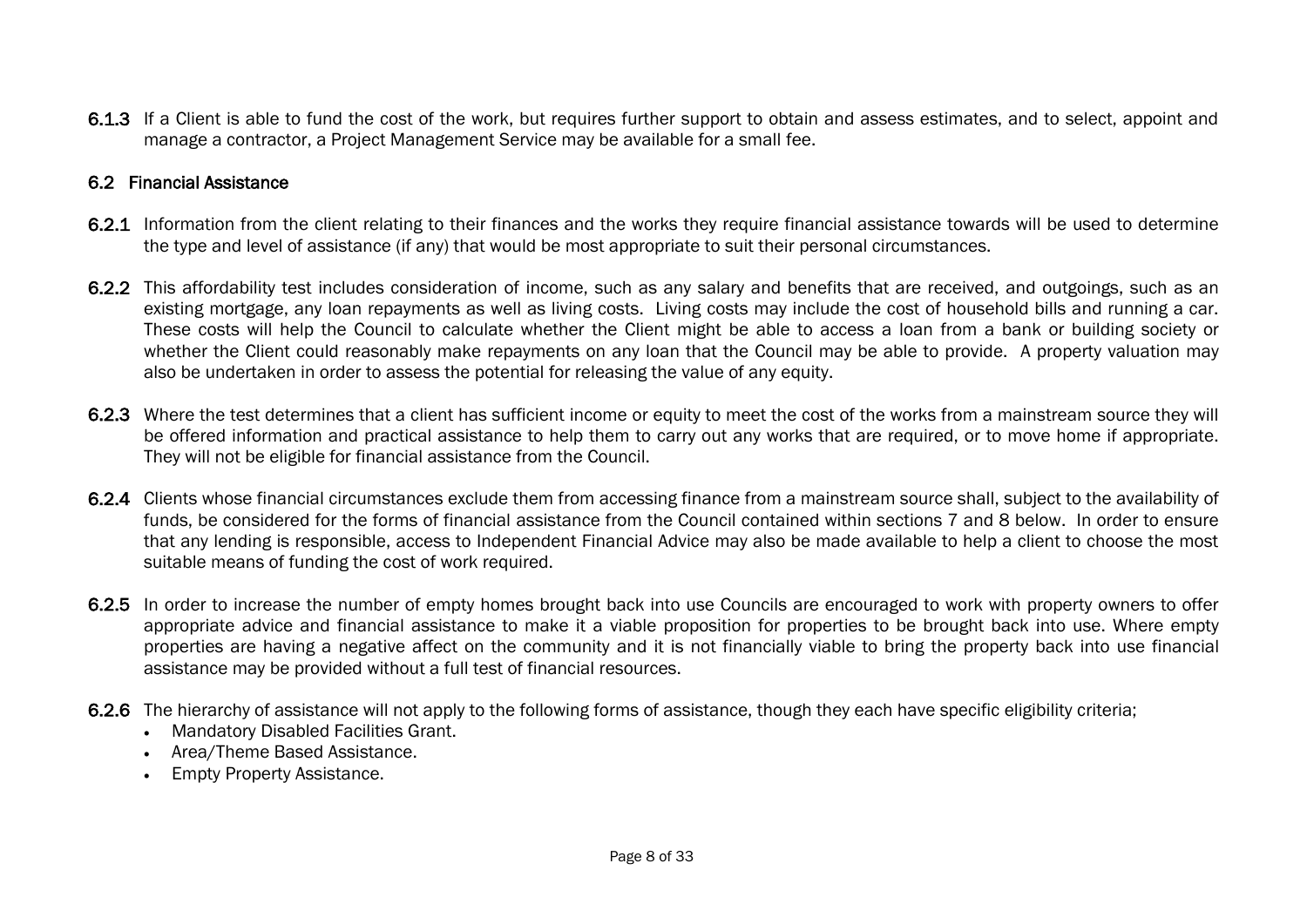## 7 Financial Assistance Loans

The Council offers 3 types of loans: -

- Repayment Loan (Capital and Interest)
- **•** Equity Loan
- Interest Free Loan

A combination of loans, or a combination of loan and other assistance may be required to suit a Clients individual financial circumstances.

| Loan                                                                                                                                                                                                                                                                                                                                                                                                            | Eligibility                                                                                                                                                                                    | What can the loan be used for?                                                                                                                                                                                                                                      |
|-----------------------------------------------------------------------------------------------------------------------------------------------------------------------------------------------------------------------------------------------------------------------------------------------------------------------------------------------------------------------------------------------------------------|------------------------------------------------------------------------------------------------------------------------------------------------------------------------------------------------|---------------------------------------------------------------------------------------------------------------------------------------------------------------------------------------------------------------------------------------------------------------------|
| 7.1 Capital and Interest Repayment Loan<br>This is a loan, for Clients who are able to make monthly repayments.<br>The interest rate will be fixed, so that the monthly repayment will<br>always be the same, and the amount of interest that will be charged<br>will be known to the Client at the beginning of the loan. The monthly<br>repayment will consist of an interest payment, and a reduction in the | This loan is available to<br>Clients who own their own<br>homes but who are unable to<br>access a loan from a<br>commercial lender, but who<br>are able to make regular<br>repayments.         | • To carry out works that will contribute<br>to the Decent Homes Standard.<br>• To assist a Client to make their<br>contribution towards works funded<br>by a mandatory Disabled Facilities<br>Grant, to pay for works which are<br>eligible for mandatory Disabled |
| amount of capital owed. This means that with each payment the<br>interest is recalculated, the fairest way of charging interest.                                                                                                                                                                                                                                                                                | The loan will also be available<br>to landlords for the following                                                                                                                              | Facilities Grant but where their cost<br>exceeds the maximum limit of                                                                                                                                                                                               |
| Clients can borrow between £500 and £15,000, over a term of 1-15<br>years.                                                                                                                                                                                                                                                                                                                                      | purposes;                                                                                                                                                                                      | £30,000, to pay for works which<br>facilitate independent living, but<br>which are not eligible for mandatory                                                                                                                                                       |
| The repayment period will depend upon the circumstances of the<br>individual, and the amount borrowed. The Council will use the<br>affordability test to make sure that monthly repayments will be<br>affordable - no more than one third of the monthly disposable income,<br>and will provide help and support should the client experience difficulty<br>in meeting repayments.                              | • To carry out works of repair<br>to privately rented<br>properties, where the<br>landlord is unable to<br>access a commercial loan<br>on reasonable terms, but<br>who is able to make regular | Disabled Facilities Grant, or to<br>purchase a home that meets their<br>needs, or can be more easily<br>adapted. For more detail on using<br>the loan to move house see Appendix<br>В.<br>• To assist a Client who is not able to                                   |
| Loans will be secured with a legal charge against the home.                                                                                                                                                                                                                                                                                                                                                     | repayments. The<br>landlord's financial                                                                                                                                                        | make their contribution towards a<br>Government funded Energy Efficiency                                                                                                                                                                                            |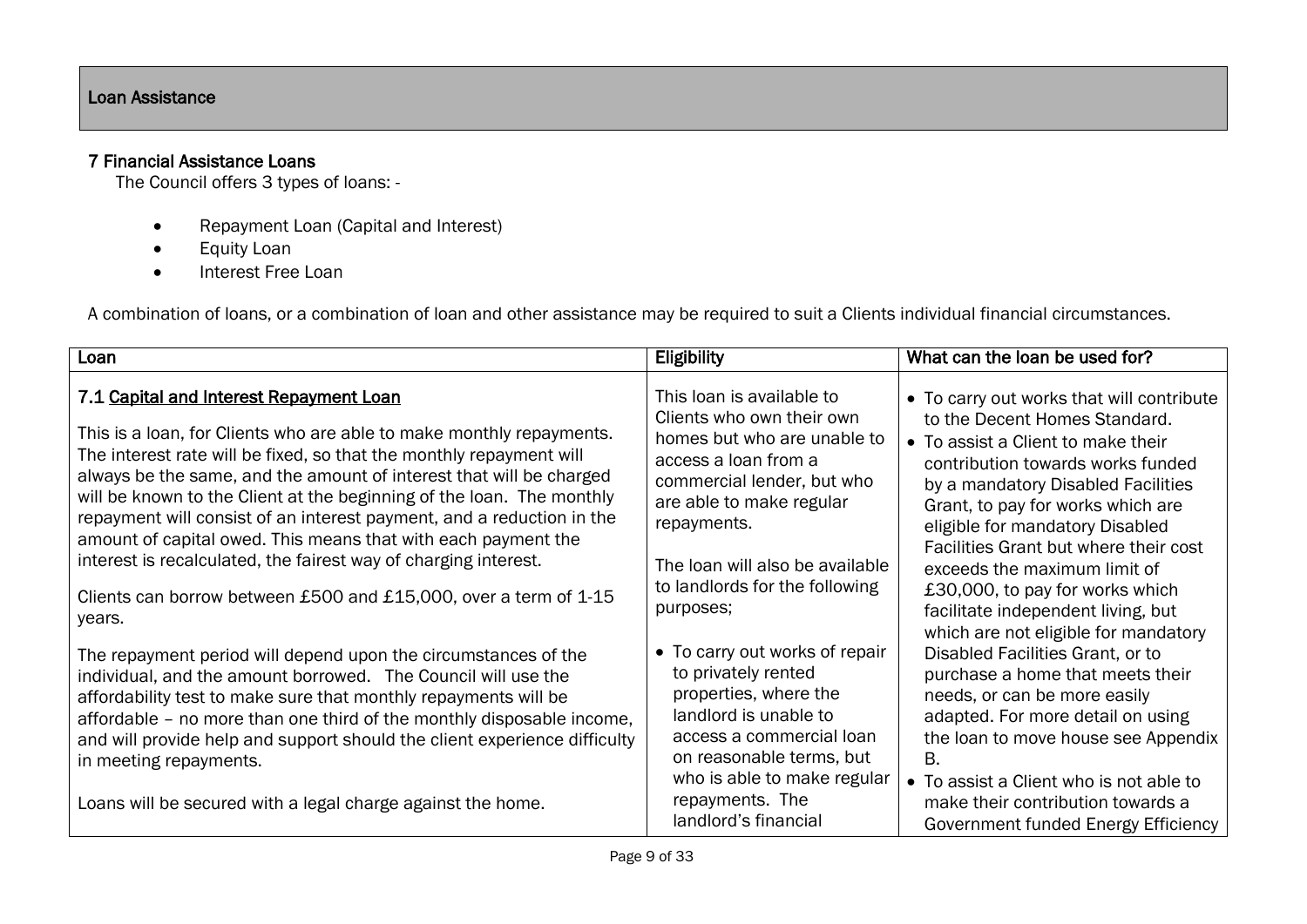| There will be no penalties should the client be able to overpay, or repay<br>the loan early in full. This means that repaying the loan early will<br>reduce the amount of interest paid, and so the total amount paid back.                                                                                                                                                                                                                                                                                                                                                                                                                             | circumstances will be<br>taken into account in<br>determining his eligibility.<br>These will include an<br>assessment of disposable<br>income and the value of<br>any assets. This may be<br>made available to help to<br>improve homes only within<br>specific neighbourhoods.<br>• Only 1 loan will be<br>available to a client for<br>each of these purposes<br>within a five year period.                       | Scheme. The loan may also be made<br>available as part of a locally<br>operating energy efficiency scheme,<br>but may be subject to restrictions in<br>the amount that is available to<br>borrow.<br>• To carry out works of repair to<br>privately rented properties.                                                                                                                                                                                                                                                                                                                          |
|---------------------------------------------------------------------------------------------------------------------------------------------------------------------------------------------------------------------------------------------------------------------------------------------------------------------------------------------------------------------------------------------------------------------------------------------------------------------------------------------------------------------------------------------------------------------------------------------------------------------------------------------------------|---------------------------------------------------------------------------------------------------------------------------------------------------------------------------------------------------------------------------------------------------------------------------------------------------------------------------------------------------------------------------------------------------------------------|-------------------------------------------------------------------------------------------------------------------------------------------------------------------------------------------------------------------------------------------------------------------------------------------------------------------------------------------------------------------------------------------------------------------------------------------------------------------------------------------------------------------------------------------------------------------------------------------------|
| 7.2 Equity Loan<br>This loan will meet the needs of Clients who do not have sufficient<br>income to make monthly repayments on a loan, but have equity in their<br>property. No monthly repayments are required.<br>For the purposes of;<br>• repairing, improving or adapting the home, Clients can access 80%<br>of the available equity in their home<br>• relocating to a replacement home, Clients can access 50% of the<br>available equity in the replacement home.<br>Subject to the value of the available equity, Clients can borrow between<br>£500 and £35,000.<br>In certain circumstances, particularly where Clients are relocating to a | This loan is available to<br>Clients who own their own<br>homes and who;<br>• are unable to access a loan<br>from a commercial lender<br>on reasonable terms,<br>• are unable to make<br>monthly repayments on a<br>Capital and Interest<br>Repayment Loan and<br>• have equity in their homes.<br>The loan will also be available<br>to landlords for the following<br>purposes;<br>• To carry out works of repair | • To carry out works that will contribute<br>to the Decent Homes Standard.<br>• To bridge the gap between the value<br>of the current home and the cost of a<br>replacement where the Client is<br>affected by Councils plans for<br>property demolition (see Grant<br>Assistance for other Relocation<br>Support). The Equity Loan may not be<br>available should the Client choose to<br>move outside of a set geographical<br>area. This area will be clearly<br>defined by the Council and the<br>information made available to<br>affected residents<br>• To assist a Client to make their |
| replacement home, may have been living in overcrowded conditions, or<br>wish to move into a home which had previously been empty for more                                                                                                                                                                                                                                                                                                                                                                                                                                                                                                               | to privately rented<br>properties, where the                                                                                                                                                                                                                                                                                                                                                                        | contribution towards works funded<br>by a mandatory Disabled Facilities                                                                                                                                                                                                                                                                                                                                                                                                                                                                                                                         |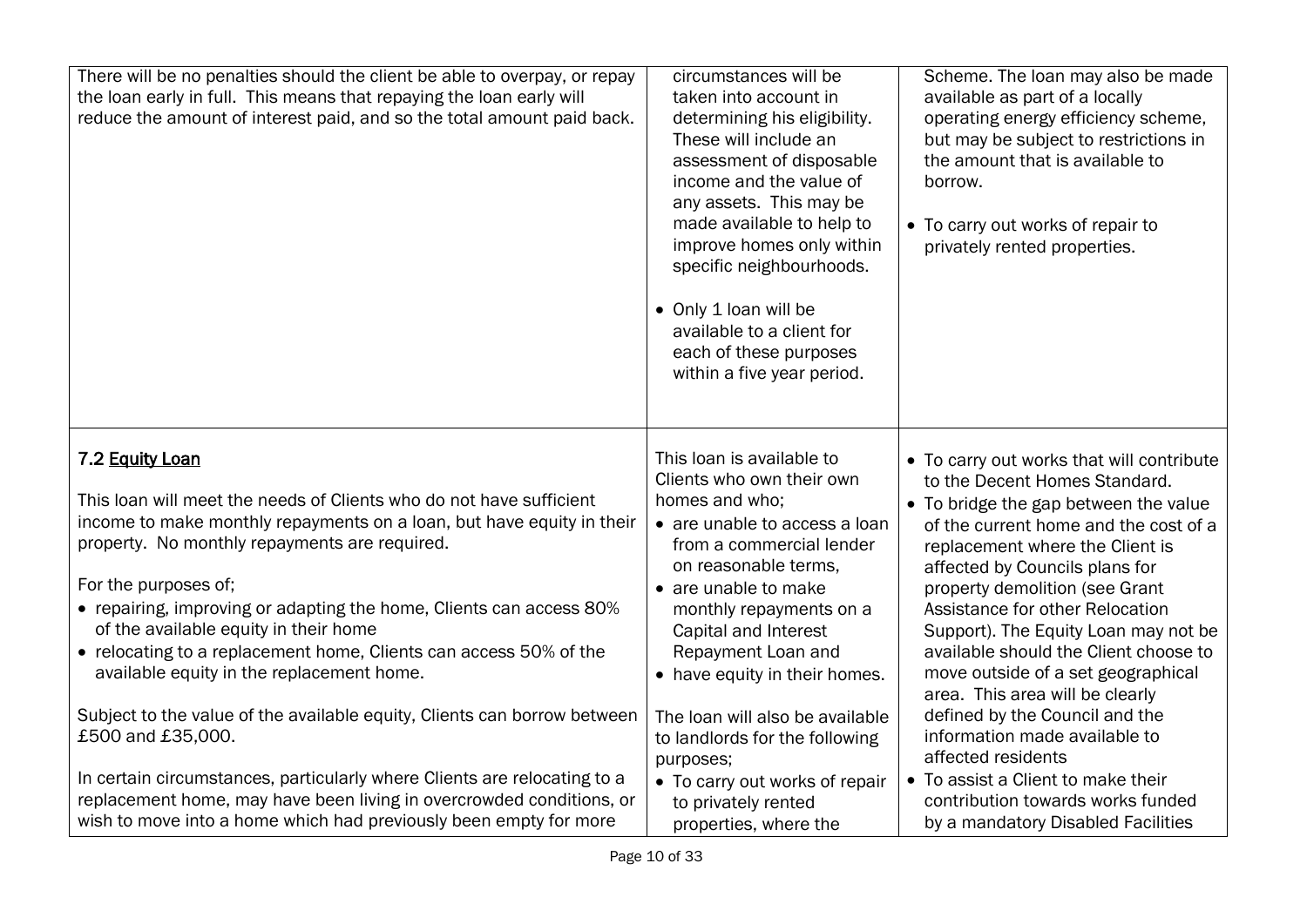than 6months, and was in a poor condition, a larger loan than the maximum of £35,000 may be available at the discretion of the Council, subject to the amount of available equity in the replacement home.

# Repayment of the Loan:

The amount of loan will be translated into a percentage of the property value at the time the loan is approved. This percentage will be used to calculate the amount to be repaid, at the time that the property is sold and the loan repaid. This will require the property to be valued at the beginning, and at the end of the loan period.

The following rules apply in relation to calculating the amount to be repaid, but would be subject to review at the time the loan is repaid should they cause the Client to be placed in unreasonable hardship;

- The minimum amount repayable will be the amount borrowed. This may cause difficulty should the property have decreased in value.
- There will be no cap on the amount to be repaid. Should the property value increase significantly, so will the amount to be repaid. Any appreciation in value of the property will be shared with the Council in accordance with the original loan as a percentage of the property value at the time that the loan is repaid.

Repayment will be required on sale, disposal of the property, or upon the death of the Client. (For more information see 'Financial Assistance Conditions')

Should the Client wish to repay the loan (or part of the loan) at any time before the property is sold, the amount to be repaid will be calculated using the value of the home at that time. There will be no early redemption charges.

#### access a commercial loan on reasonable terms, is unable to make monthly repayments on a Capital and Interest Repayment Loan, but that has equity in the rented property. The landlord's financial circumstances will be taken into account in determining his eligibility. These will include an assessment of disposable income and the value of any assets. This may be made available to help to improve homes only within

specific neighbourhoods.

available to a client for each of these purposes within a five year period.

• Only 1 loan will be

landlord is unable to

eligible for mandatory Disabled Facilities Grant but where their cost exceeds the maximum limit of £30,000, to pay for works which facilitate independent living, but which are not eligible for mandatory Disabled Facilities Grant, or to purchase a home that meets their needs, or can be more easily adapted. For more detail on using the loan to move house see Appendix B.

Grant, to pay for works which are

- To assist a client who is not able to make their contribution towards a Government funded Energy Efficiency Scheme. The loan may also be made available as part of a locally operating energy efficiency scheme but may be subject to restrictions in the amount that is available to borrow.
- To carry out works of repair to privately rented properties

| 7.3 Interest Free Loan |  |
|------------------------|--|
|                        |  |

| 7.3 Interest Free Loan                                                                                                                              | This                      | Joan is available to $\bullet$ To carry out works that will contribute |
|-----------------------------------------------------------------------------------------------------------------------------------------------------|---------------------------|------------------------------------------------------------------------|
|                                                                                                                                                     | Clients who: -            | to the Decent Homes Standard.                                          |
| This loan will meet the needs of clients who do not have sufficient $\bullet$ Are unable to access a $\bullet$ To assist an applicant to make their |                           |                                                                        |
| income to make monthly repayments on a loan, and do not have                                                                                        | commercial<br>Toan<br>on. | contribution towards works funded                                      |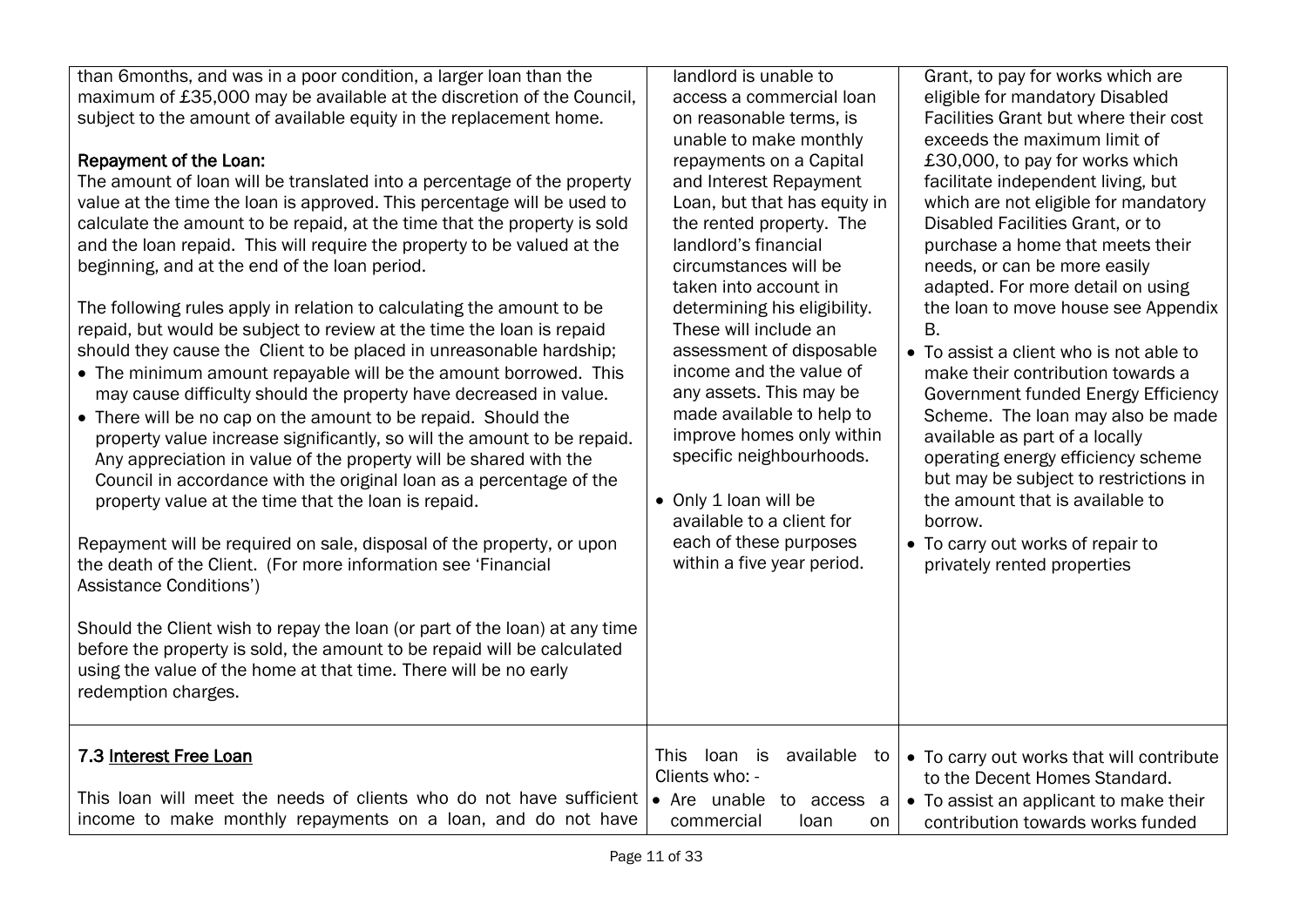| sufficient equity in the home. No interest is charged and no monthly | reasonable terms and for        | by a Disabled Facilities Grant, to pay  |
|----------------------------------------------------------------------|---------------------------------|-----------------------------------------|
| repayments are required.                                             | whom a Repayment and            | for works which are eligible for        |
|                                                                      | Loan from<br>Equity<br>the      | mandatory Disabled Facilities Grant     |
| The loan is secured against the home and repaid to the Council when  | Council<br>is<br>also<br>either | but where their cost exceeds the        |
| the home is sold.                                                    | unsuitable, or insufficient     | maximum limit of £30,000, to pay for    |
|                                                                      | to cover the cost of the        | works which facilitate independent      |
| The maximum loan is £35,000.                                         | works that are required.        | living, but which are not eligible for  |
|                                                                      | • This assistance will not be   | mandatory Disabled Facilities Grant,    |
|                                                                      | available<br>to<br>properties   | or to purchase a home that meets        |
|                                                                      | affected by Council plans to    | their needs, or can be more easily      |
|                                                                      | demolish homes.                 | adapted. For more detail on using       |
|                                                                      |                                 | the loan to move house see Appendix     |
|                                                                      |                                 | Β.                                      |
|                                                                      | The loan will also be available |                                         |
|                                                                      | to landlords for the following  | • To assist a client who is not able to |
|                                                                      | purposes;                       | make their contribution towards a       |
|                                                                      |                                 | Government funded Energy Efficiency     |
|                                                                      | • To carry out works of repair  | Scheme. The loan may also be made       |
|                                                                      | to privately rented             | available as part of a locally          |
|                                                                      | properties, where the           | operating energy efficiency scheme      |
|                                                                      | landlord is unable to           | but may be subject to restrictions in   |
|                                                                      | access a commercial loan        | the amount that is available to         |
|                                                                      | on reasonable terms, is         | borrow.                                 |
|                                                                      | unable to make monthly          | • To carry out works of repair to       |
|                                                                      | repayments on a Capital         | privately rented properties             |
|                                                                      | and Interest Repayment          |                                         |
|                                                                      | Loan, but that has no           |                                         |
|                                                                      | equity in the rented            |                                         |
|                                                                      | property. The landlord's        |                                         |
|                                                                      | financial circumstances will    |                                         |
|                                                                      | be taken into account in        |                                         |
|                                                                      | determining his eligibility.    |                                         |
|                                                                      | These will include an           |                                         |
|                                                                      | assessment of disposable        |                                         |
|                                                                      | income and the value of         |                                         |
|                                                                      | any assets. This may be         |                                         |
|                                                                      |                                 |                                         |
|                                                                      | made available to help to       |                                         |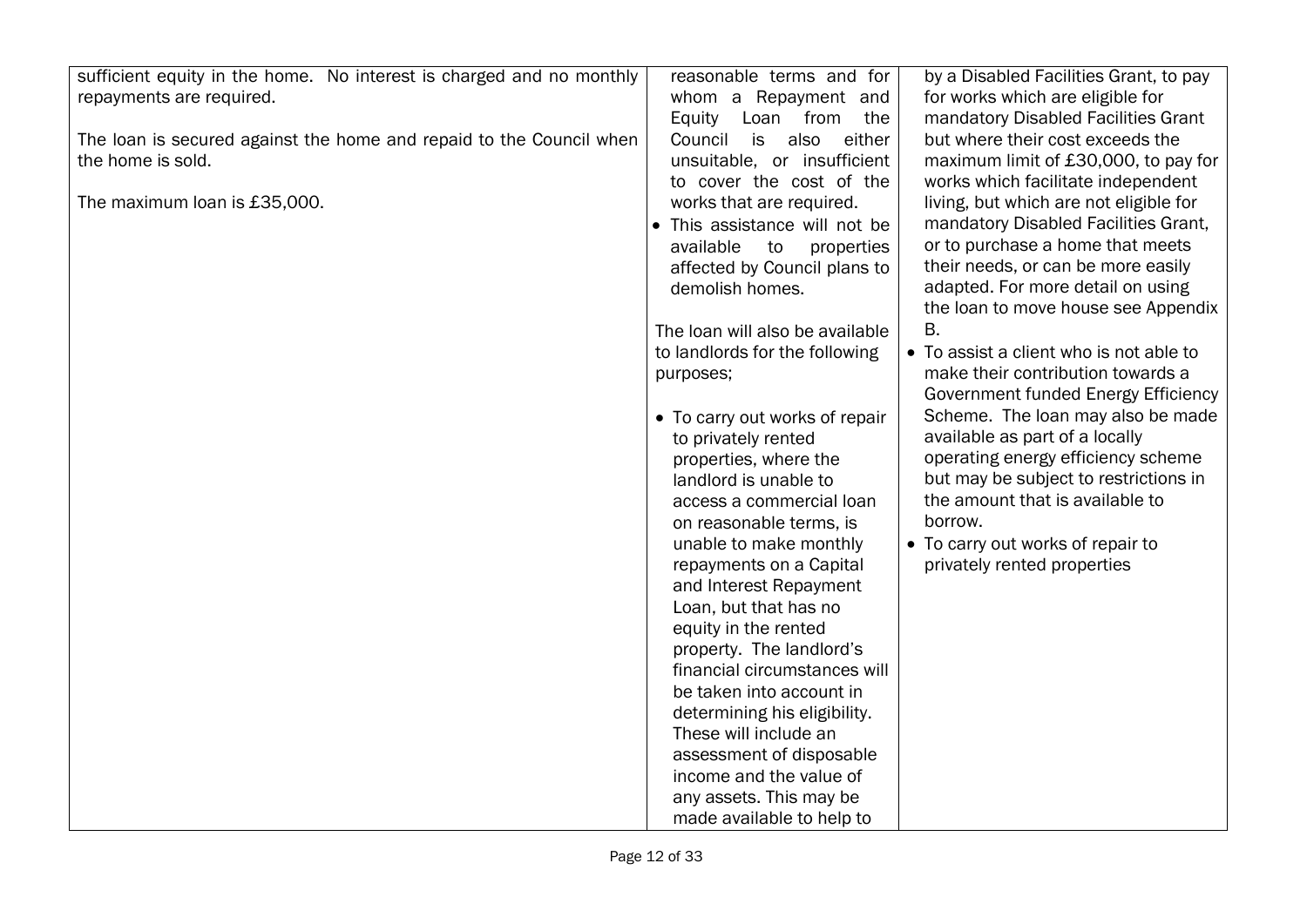| improve homes only within<br>specific neighbourhoods.                                                      |
|------------------------------------------------------------------------------------------------------------|
| • Only 1 loan will be<br>available to a client for<br>each of these purposes<br>within a five year period. |

For Examples of how the loans work, see Appendix C.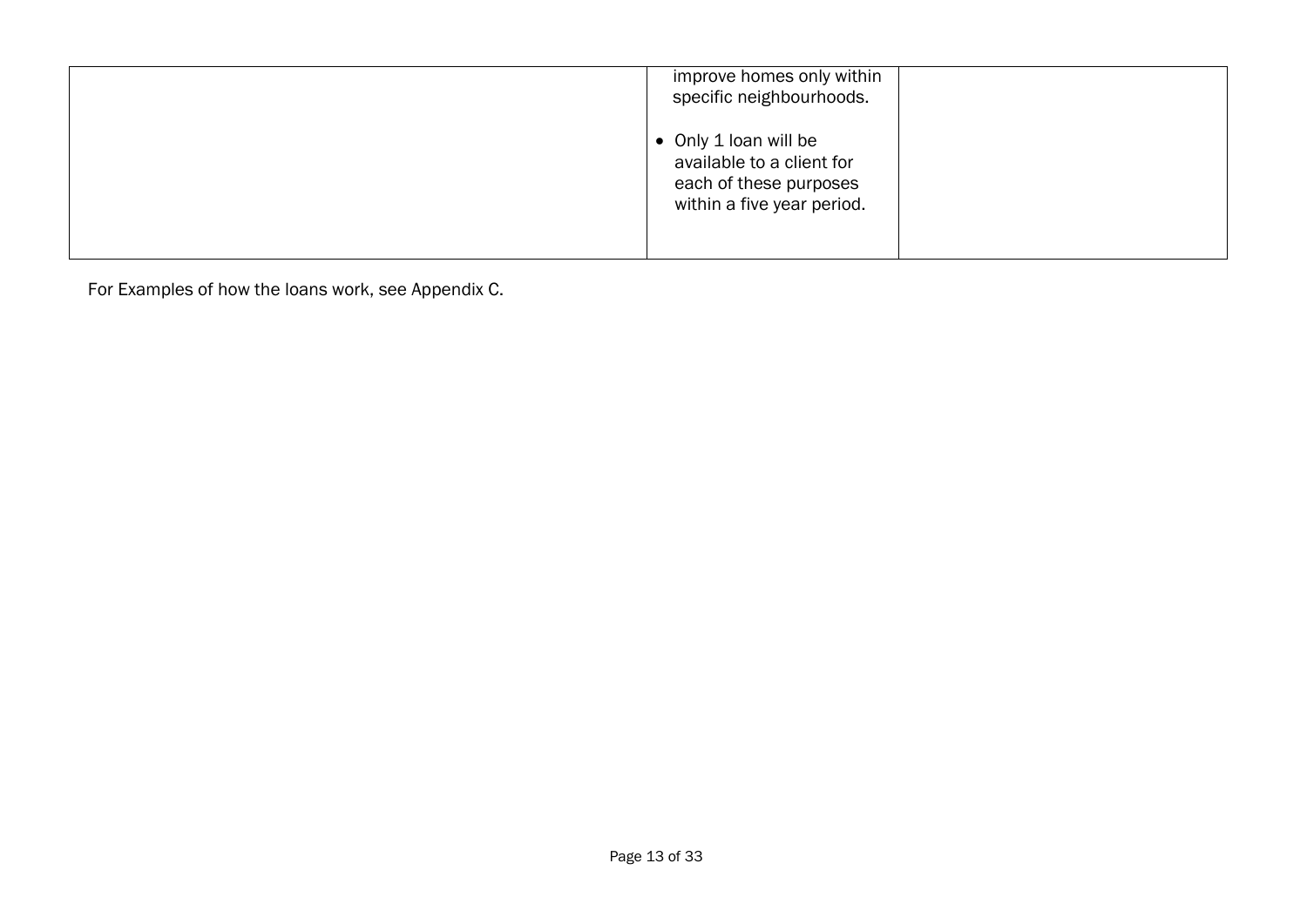## Other Assistance

**8.** Other forms of assistance are available for the purposes detailed below. In most circumstances these will be subject to a financial test of resources, and will always be subject to the budget that is available.

| Type of assistance                                                                                                                                                                                                                                                                                                                                 | Eligibility                                                                                                                                                                                                                                                                                                                                                                                                                                                                                                                                                                                                                                             | <b>Conditions</b>                                                                                                                                                                                                                                                                                                                                                                                                                                                                                                                                                                                               |
|----------------------------------------------------------------------------------------------------------------------------------------------------------------------------------------------------------------------------------------------------------------------------------------------------------------------------------------------------|---------------------------------------------------------------------------------------------------------------------------------------------------------------------------------------------------------------------------------------------------------------------------------------------------------------------------------------------------------------------------------------------------------------------------------------------------------------------------------------------------------------------------------------------------------------------------------------------------------------------------------------------------------|-----------------------------------------------------------------------------------------------------------------------------------------------------------------------------------------------------------------------------------------------------------------------------------------------------------------------------------------------------------------------------------------------------------------------------------------------------------------------------------------------------------------------------------------------------------------------------------------------------------------|
| 8.1 Disabled Facilities Grant                                                                                                                                                                                                                                                                                                                      | This grant is available to:                                                                                                                                                                                                                                                                                                                                                                                                                                                                                                                                                                                                                             | • The Client must undergo a means<br>test, unless the grant is for a                                                                                                                                                                                                                                                                                                                                                                                                                                                                                                                                            |
| This mandatory grant can be used for works that<br>enable a client to live independently in their own home<br>by providing suitable adaptations to meet their<br>specific needs. The needs will be assessed by an<br>Occupational Therapist and works agreed. For more<br>guidance on works that may be eligible for assistance<br>see Appendix B. | • All owner-occupiers and tenants (private,<br><b>Council or Housing Association), licensees</b><br>or occupiers who are able to satisfy the<br>criteria in sections 19 to 24 of the Housing<br>Grant, Construction and Regeneration Act<br>1996.<br>• Landlords may apply for a DFG on behalf of<br>a disabled tenant but must satisfy the                                                                                                                                                                                                                                                                                                             | disabled child. This will take into<br>the<br>of<br>account<br>the<br>resources<br>disabled<br>occupant,<br>their<br>and<br>partner.<br>• Should the grant have been used to<br>carry out works that increase the<br>size of the living accommodation in<br>property, and should the<br>the                                                                                                                                                                                                                                                                                                                     |
| A maximum of £30,000 is available.                                                                                                                                                                                                                                                                                                                 | requirements in the relevant sections of the<br>above Act.<br>• A grant is available when the cost of the<br>works required exceed the value of a<br>contribution that the applicant must make<br>following a means test.<br>• For those disabled people whose conditions<br>are degenerative, further adaptations to the<br>home to cater for their deteriorating<br>condition may become necessary at a later<br>date. In such cases and depending on the<br>between the successive<br>lapse<br>time<br>applications, the amount of an applicant's<br>current contribution may be reduced by the<br>amount paid towards previous grant<br>assistance. | property be sold within a period of 5<br>years following the completion of the<br>work, part of the grant must be<br>repaid to the Council. (For more<br>information see conditions.)<br>• In some cases the cost of the works<br>may be covered either by an<br>payment or a claim<br>insurance<br>against a third party. The Council<br>believes that it is appropriate for the<br>authority to give grant aid to ensure<br>the works are completed at the<br>earliest opportunity. However where<br>the grant applicant subsequently<br>from<br>receives a<br>payment<br>an<br>insurance or damages claim in |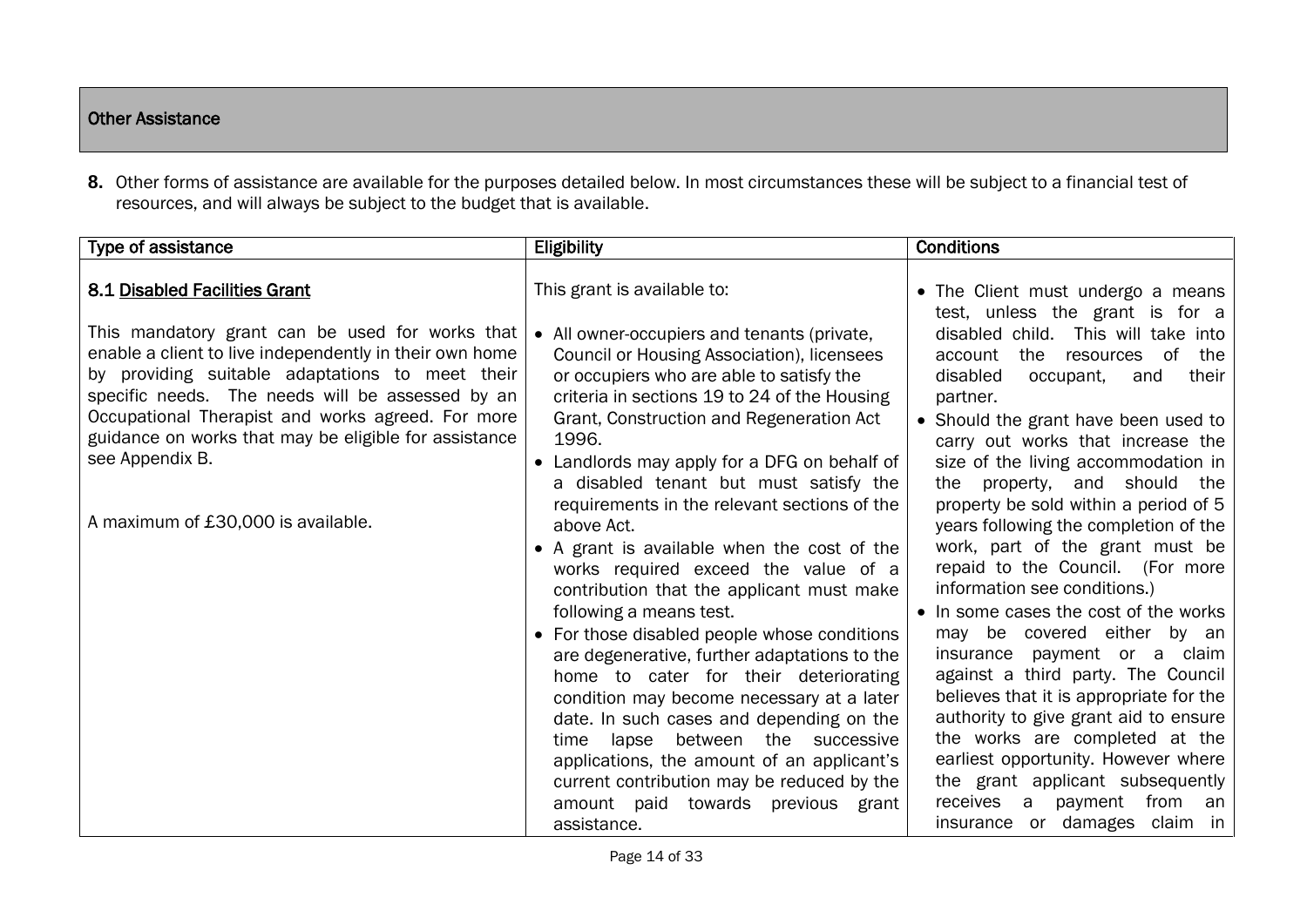| • Properties<br>planning<br>where<br>conservation restrictions and architectural<br>and structural characteristics allow works<br>to be carried out.<br>• Council or Housing Association tenants<br>where no offer has been made of an<br>alternative property that meets their needs. | respect of the grant aided works<br>and<br>then he should repay the authority<br>the grant, so far as is appropriate,<br>out of the proceeds of any claim.<br>• Where the grant has been used to<br>provide specialist equipment such a<br>stair lift, temporary ramps and<br>hoists, the Council shall be given the<br>option to recover the equipment for<br>re-use where appropriate if the<br>applicant no longer has a use for it. |
|----------------------------------------------------------------------------------------------------------------------------------------------------------------------------------------------------------------------------------------------------------------------------------------|-----------------------------------------------------------------------------------------------------------------------------------------------------------------------------------------------------------------------------------------------------------------------------------------------------------------------------------------------------------------------------------------------------------------------------------------|
|----------------------------------------------------------------------------------------------------------------------------------------------------------------------------------------------------------------------------------------------------------------------------------------|-----------------------------------------------------------------------------------------------------------------------------------------------------------------------------------------------------------------------------------------------------------------------------------------------------------------------------------------------------------------------------------------------------------------------------------------|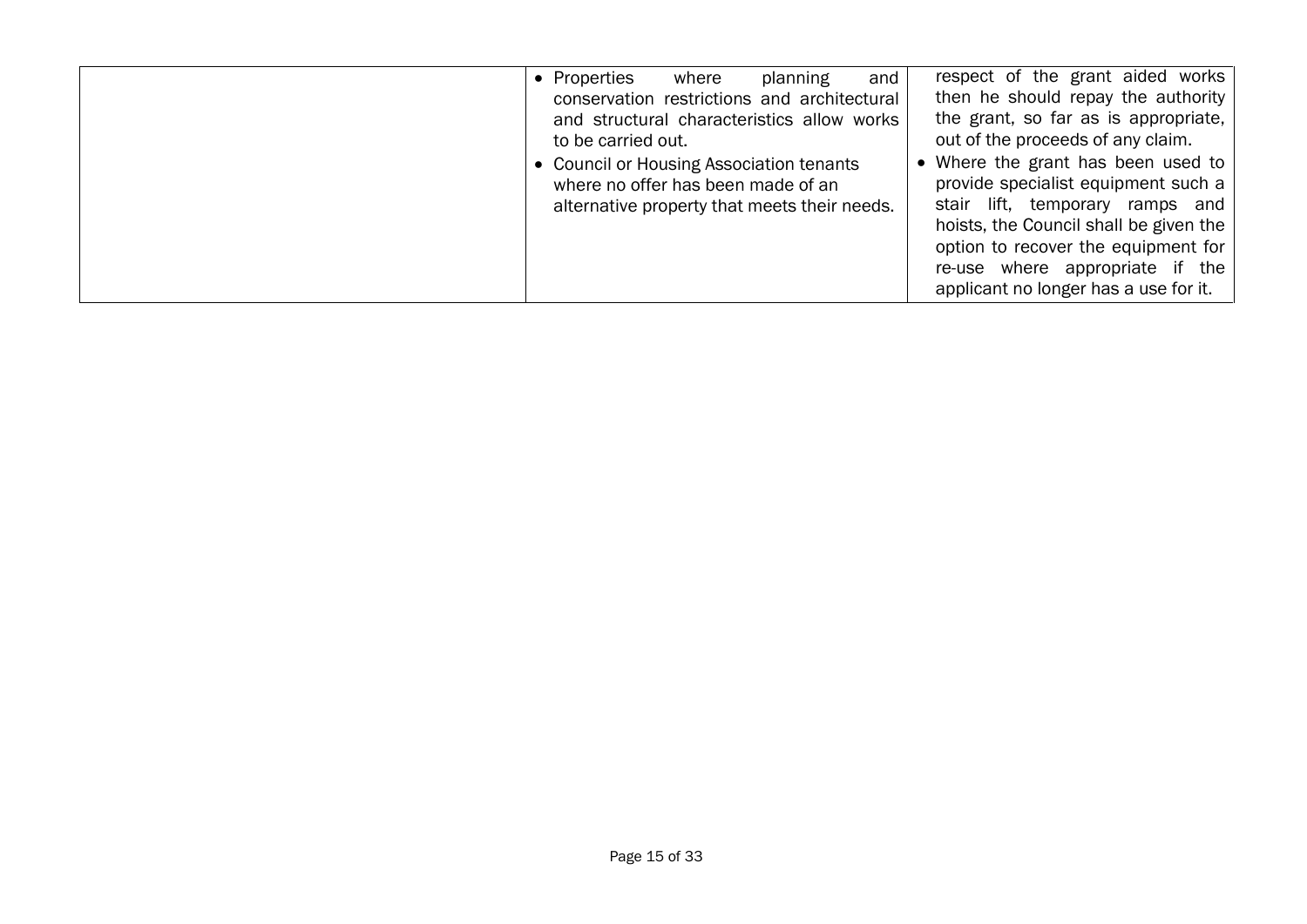| 8.2 Relocation Assistance                                                                                                                                                                                                                                                                                                                                                                                                                                                                                                                                                                                                                                                                                                                                                                                                                                                                        | The assistance is available to:                                                                                                                                                                                                                                                                                                                                                                                                                                                                                                                                                                                                                                                                                                                                                                                                                                                                                                                                            |                                                                                                                                                                                                                                                                                                                                                       |
|--------------------------------------------------------------------------------------------------------------------------------------------------------------------------------------------------------------------------------------------------------------------------------------------------------------------------------------------------------------------------------------------------------------------------------------------------------------------------------------------------------------------------------------------------------------------------------------------------------------------------------------------------------------------------------------------------------------------------------------------------------------------------------------------------------------------------------------------------------------------------------------------------|----------------------------------------------------------------------------------------------------------------------------------------------------------------------------------------------------------------------------------------------------------------------------------------------------------------------------------------------------------------------------------------------------------------------------------------------------------------------------------------------------------------------------------------------------------------------------------------------------------------------------------------------------------------------------------------------------------------------------------------------------------------------------------------------------------------------------------------------------------------------------------------------------------------------------------------------------------------------------|-------------------------------------------------------------------------------------------------------------------------------------------------------------------------------------------------------------------------------------------------------------------------------------------------------------------------------------------------------|
| This package of assistance consists of:<br>Market value compensation for both owner-<br>occupiers and for landlords<br>A Home Loss payment based on 10% of the<br>$\bullet$<br>property value for owner-occupiers with a<br>minimum payment of £4,700 (or the current<br>statutory minimum payment) and a maximum of<br>£47,000 (or the current statutory maximum<br>payment).<br>A home Loss payment of £4,700 for all Tenants<br>whose homes are purchased by the Council.<br>A Disturbance Payment that should cover all<br>reasonable expenses arising from re-location.<br>Payment is based on proof of purchase provided<br>by the resident.<br>A Basic Loss payment of 7.5% of the property<br>value for landlords.<br>A discretionary Relocation Grant to enable a<br>person affected by relocation to move to a suitable<br>home. The maximum relocation grant available is<br>£25,000. | • All residents and property owners affected<br>by the Councils plans to demolish homes.<br>• This discretionary Relocation Grant is<br>available to Clients who own their own<br>home but who are unable to access the<br>Equity Loan to assist them to relocate. A<br>Discretionary Panel will take into account all<br>or a combination of the following factors;<br>• The availability of suitable housing.<br>• The current market value of the existing<br>property to be demolished.<br>• The current market value of the proposed<br>new property, identified by the Client<br>• The existing mortgage terms and<br>conditions.<br>• The cost of funding any alterations to the<br>new property.<br>• The funding of any shortfall between the<br>new and old property.<br>• The equity in the existing property.<br>• The mortgage rearrangement costs.<br>other exceptional<br>circumstances<br>$\bullet$ Any<br>deemed necessary by the Discretionary<br>Panel. | • The assistance is available at the<br>time that the Council purchases the<br>property.<br>• Relocation<br>Grant<br>may<br>be<br>Client<br>unavailable<br>should<br>the<br>choose to move outside of a set<br>geographical area. This area will be<br>clearly defined by the Council and<br>the information made available to<br>affected residents. |
| 8.3 Area/Theme Based Assistance<br>Financial Assistance is available for works which will<br>enhance confidence and perception of specific<br>Neighbourhoods within the area.<br>As the needs of each area are identified, a                                                                                                                                                                                                                                                                                                                                                                                                                                                                                                                                                                                                                                                                     | Assistance will usually be available;<br>• Within specific neighbourhoods that require<br>support, in accordance with the Councils<br>plans, produced in conjunction with local<br>people, for comprehensive improvement of<br>the area.                                                                                                                                                                                                                                                                                                                                                                                                                                                                                                                                                                                                                                                                                                                                   | • The grant/loan condition period is up<br>5 years, and will begin upon<br>to<br>approval of the financial assistance.<br>If the property is disposed of during<br>this period, then payment of the<br>financial assistance will be required<br>to be paid back in accordance with a                                                                  |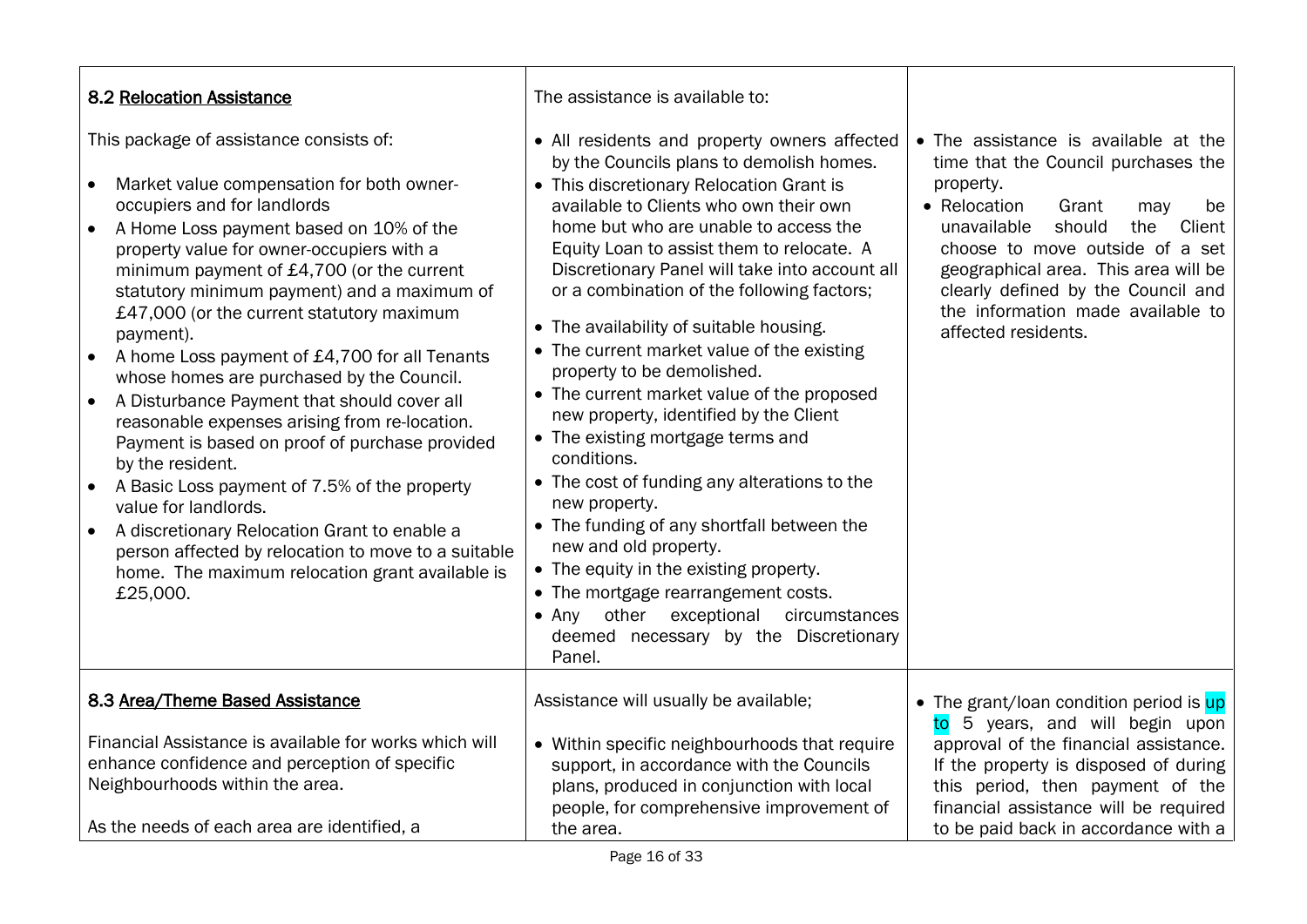| range of renewal assistance may be available<br>which may include the following:                                                                                                      | • Both owner occupiers and, within block<br>schemes, landlords who employ good<br>management practices.                                                      | sliding scale of repayment. (For more<br>information see conditions).                                                                                                                   |
|---------------------------------------------------------------------------------------------------------------------------------------------------------------------------------------|--------------------------------------------------------------------------------------------------------------------------------------------------------------|-----------------------------------------------------------------------------------------------------------------------------------------------------------------------------------------|
| • Schemes designed to tackle specific issues, such as<br>prevention of crime, or particular housing defects<br>affecting a number of homes<br>• Block improvement or Facelift schemes | • The assistance will be based upon the type<br>of works involved, the tenure of the property<br>and financial resources available to the<br>owner occupier. | • Where the property is let to a tenant,<br>the landlord must ensure that the<br>property meets any local 'Accredited<br>Standard' and that he becomes a                                |
| A contribution from the owners towards the works is<br>normally required. The contribution will be specified<br>for each scheme.                                                      |                                                                                                                                                              | Landlord<br>member of any local<br>Accreditation Scheme.<br><b>This</b><br>standard and membership should be<br>maintained throughout the grant<br>condition period of 5 years.<br>This |
| A financial test of resources may be available to owner<br>occupiers to assess their ability to make a<br>contribution.                                                               |                                                                                                                                                              | standard will be agreed with the<br>landlord prior to approval of the<br>financial assistance.                                                                                          |
|                                                                                                                                                                                       |                                                                                                                                                              |                                                                                                                                                                                         |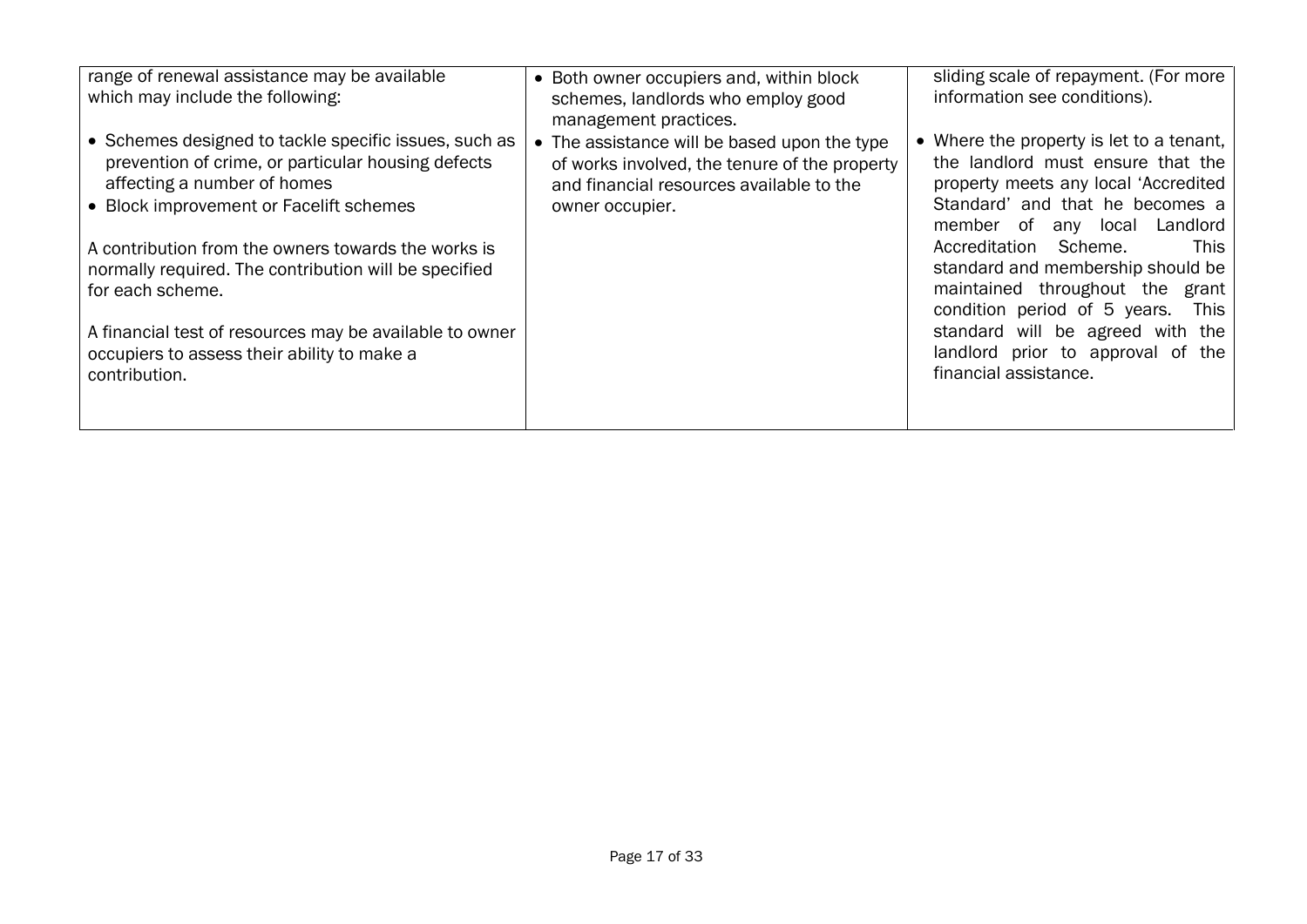| 8.4 Empty Property Assistance<br>Financial Assistance may be available to owners of<br>empty properties for works which will bring the<br>property up to a Decent standard, Accreditation<br>standard or as a minimum to remove all category one<br>hazards present. (See appendix A).<br>This form of assistance may also be available for<br>conversion works to the same standard for;<br>A pair of vacant flats into a single property<br>A vacant shop with a flat attached, to a single<br>property<br>Assistance towards the cost of eligible works may be<br>available in the form of;<br>Repayment Loan (Capital and Interest) up to a<br>maximum of £15,000<br>or,<br>Equity Loan up to a maximum of £35,000<br>(maximum of 80% of available equity). Note -<br>Where an applicant is unable or unwilling to<br>demonstrate an ability to make repayments<br>required for a Repayment Loan only an Equity<br>Loan can be offered<br>In addition, Interest Free Loans to fund a<br>maximum of 50% of the cost of works up to<br>£35,000 may be offered. | Assistance will usually be available where the<br>property has been empty for at least six<br>months and;<br>• The property owner cannot afford the works<br>from their own finances, and cannot access<br>a loan from a bank, building society or other<br>reputable lender to help pay for the works,<br><sub>or</sub><br>• The works would not be financially viable<br>without assistance from the Council.<br>In determining eligibility the Council may also<br>consider;<br>Evidence of local need and the negative<br>affect of the long term empty property.<br>Where the property is to be let preference may<br>be given to;<br>Existing members of approved<br>local<br><b>Landlord Accreditation Schemes</b><br>Landlords offering low rental charges<br>The offer of nomination rights to the<br>Council | To fund works that will enable an<br>empty property to be brought back into<br>use, or to help to reduce high density<br>housing through conversion works to<br>provide larger family homes.<br>Where the property is to be let to a<br>tenant, the landlord must ensure that<br>the<br>property<br>meets<br>local<br>any<br>'Accredited Standard' and that he<br>becomes a member of any<br>local<br>Landlord Accreditation Scheme.<br>This<br>standard and membership should be<br>throughout<br>maintained<br>the<br>loan<br>condition period. This standard will be<br>agreed with the landlord prior to<br>approval of the financial assistance. |
|------------------------------------------------------------------------------------------------------------------------------------------------------------------------------------------------------------------------------------------------------------------------------------------------------------------------------------------------------------------------------------------------------------------------------------------------------------------------------------------------------------------------------------------------------------------------------------------------------------------------------------------------------------------------------------------------------------------------------------------------------------------------------------------------------------------------------------------------------------------------------------------------------------------------------------------------------------------------------------------------------------------------------------------------------------------|------------------------------------------------------------------------------------------------------------------------------------------------------------------------------------------------------------------------------------------------------------------------------------------------------------------------------------------------------------------------------------------------------------------------------------------------------------------------------------------------------------------------------------------------------------------------------------------------------------------------------------------------------------------------------------------------------------------------------------------------------------------------------------------------------------------------|-------------------------------------------------------------------------------------------------------------------------------------------------------------------------------------------------------------------------------------------------------------------------------------------------------------------------------------------------------------------------------------------------------------------------------------------------------------------------------------------------------------------------------------------------------------------------------------------------------------------------------------------------------|
|------------------------------------------------------------------------------------------------------------------------------------------------------------------------------------------------------------------------------------------------------------------------------------------------------------------------------------------------------------------------------------------------------------------------------------------------------------------------------------------------------------------------------------------------------------------------------------------------------------------------------------------------------------------------------------------------------------------------------------------------------------------------------------------------------------------------------------------------------------------------------------------------------------------------------------------------------------------------------------------------------------------------------------------------------------------|------------------------------------------------------------------------------------------------------------------------------------------------------------------------------------------------------------------------------------------------------------------------------------------------------------------------------------------------------------------------------------------------------------------------------------------------------------------------------------------------------------------------------------------------------------------------------------------------------------------------------------------------------------------------------------------------------------------------------------------------------------------------------------------------------------------------|-------------------------------------------------------------------------------------------------------------------------------------------------------------------------------------------------------------------------------------------------------------------------------------------------------------------------------------------------------------------------------------------------------------------------------------------------------------------------------------------------------------------------------------------------------------------------------------------------------------------------------------------------------|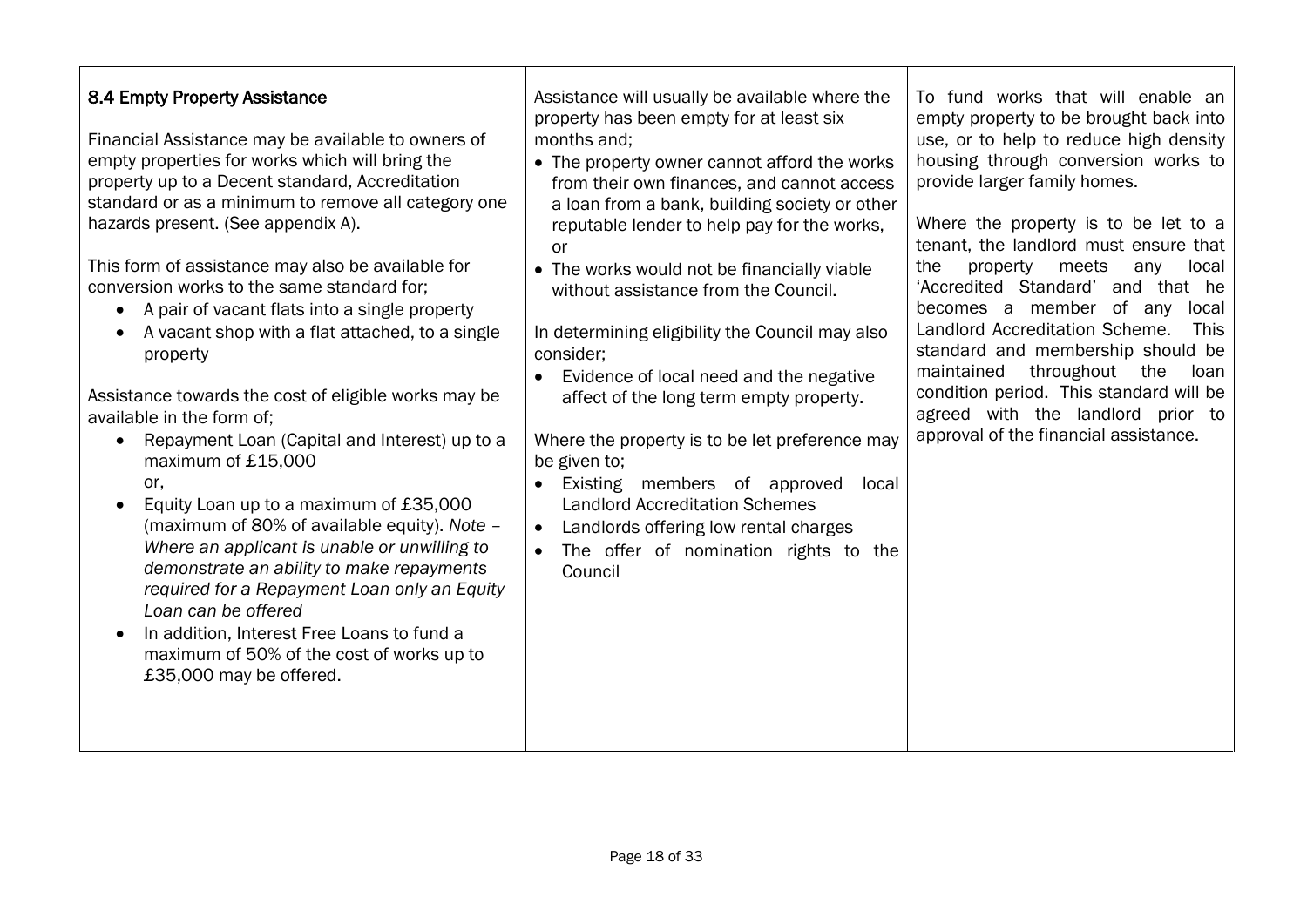### Financial Assistance Conditions

### 10 Conditions that apply to all forms of Financial Assistance

- Financial Assistance will not be paid for works that have already begun prior to approval.
- Where the word 'sold' appears in relation to a change of ownership of the property and a condition applies, the condition will also apply should the property be disposed of, assigned, transferred or otherwise, including the transfer to family members, or is no longer occupied by the Client as principal residence.
- There is a limit to the number of loans available to a client within a particular time period, these are set out in section 7 above. However should multiple enquiries be received from the same client, the council may make further a second loans available to a client if it is appropriate to do so. The council will not provide a second loan that compromises the ability of the homeowner to repay an original loan provided by the council.

# 11 Prior to the Works

### 11.1 The Applicant

- a. The applicant must be the homeowner, i.e. be the person named on the mortgage or deeds of the property at the time the assistance is received and in relation to assistance for the purposes of Disabled Facilities must sign either an;
	- "Owner-occupation Certificate". This document certifies that the applicant intends that he or a member of his family will live in the property as his (or that member's) only or main residence until the assistance is repaid (or until the end of the Grant Condition Period for Area Based Assistance), or a;
	- "Certificate of Intended Letting". This document certifies that the applicant intends that the property will be let or available for letting, for use as a residence (and not for a holiday) to a person who is not a member of the owner's family until the assistance is repaid, (or until the end of the Grant Condition Period for Area Based Assistance).
- b. The applicant must have owned the property for a period of 12 months prior to the date of the application for assistance. This will not apply to applicants for 'Area/Theme Based Assistance', Empty Property Assistance, Disabled Facilities Grants, or to loans or discretionary Grant Assistance for the purposes of Disabled Facilities.
- c. The applicant must be aged 18 years or over on the date of application;
- d. A loan or other form of financial assistance under this Policy will only be available to people who have a right to live in the United Kingdom, whether as a citizen of the UK or a person with indefinite or exemplary leave to remain. An applicant who has leave to remain in the Country subject to a condition that they do not have recourse to public funds will not be eligible for assistance under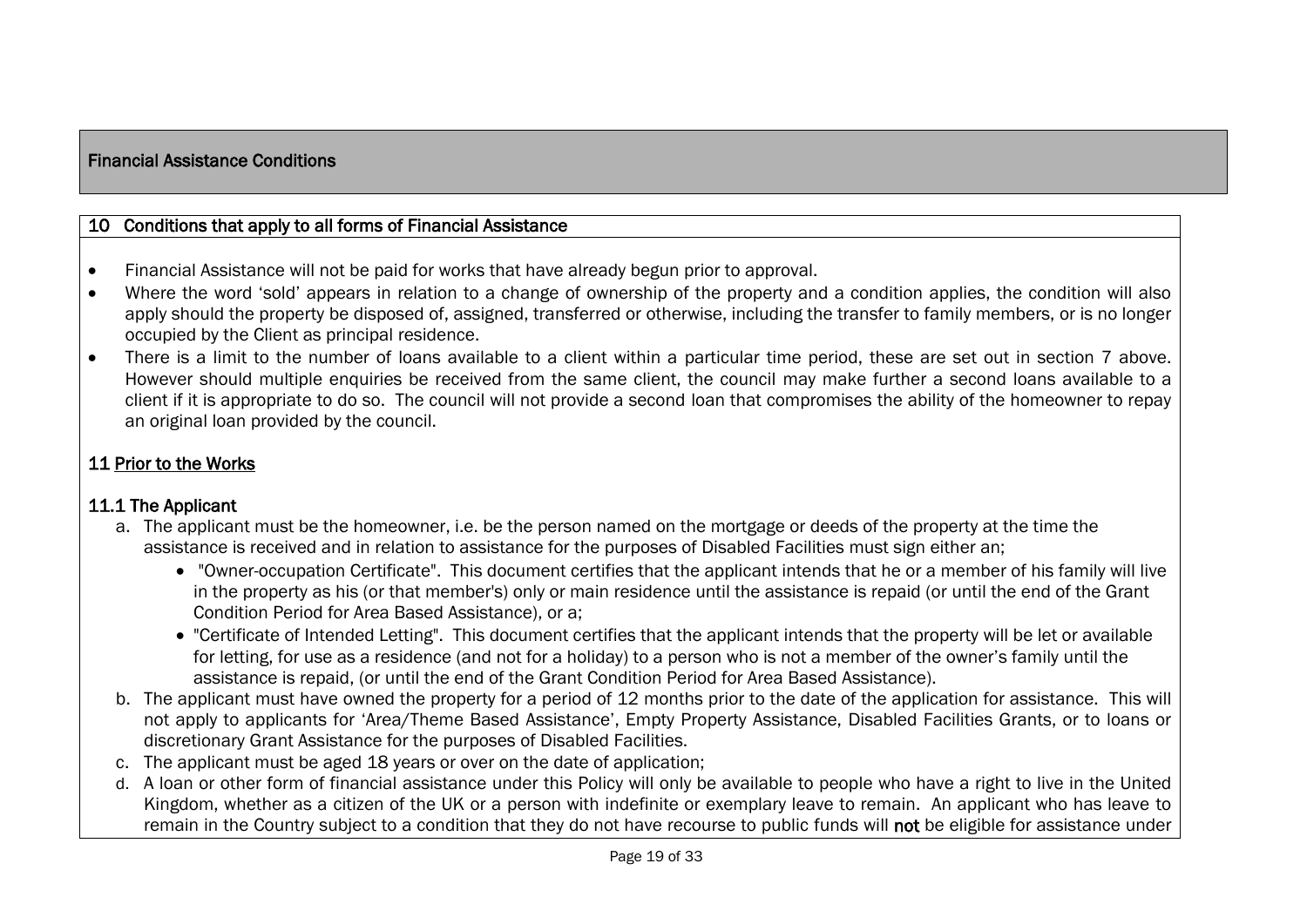this policy.

- e. The applicant must not be discharged bankrupt.
- f. County Court Judgements will be taken into account when determining eligibility for assistance.
- g. The Applicant must not be in arrears to the Council at the time of application. The nature of the arrears and progress being made by the Applicant to repay these will be taken into consideration. Arrears may include those that result from a failure to pay Council Tax, or charges incurred by the Council through the carrying out of works in default following enforcement action.

# 11.2 The Property and the Works

- a. The property must be registered with Land Registry prior to approval of the application for assistance.
- b. The works that are eligible for assistance, the Client Contribution, and the contractor that will carry out the works must be agreed with the Council. Should the Council have in place any local 'approved contractor' system, then financial assistance will only be provided in accordance with this system. Should this system be in place, the Client Contribution will be required to be paid to the Council prior to commencement of any works.
- c. Should works that were unforeseen at the time of the approval of the financial assistance be identified while the works are being undertaken, financial assistance towards the additional cost will be considered in accordance with the hierarchy of assistance included within Section 6 (except for mandatory DFG Grant or a loan for the purposes of disabled facilities). This means that the Clients will be required to pay for such works themselves unless they are able to demonstrate that they do not have the resources available. Should additional financial assistance be appropriate, the hierarchy of Repayment Loans first, Equity Loan second, and Interest Free Loan last principle described in section 7 will be applied. Should the additional financial assistance required cause the maximum amount of financial assistance available to be exceeded, the Council may use discretion through normal decision making processes to approve the increased amount.
- d. Should works that were unforeseen at the time of the approval of the financial assistance be identified during delivery of assistance for disabled facilities, financial assistance in the form of further mandatory DFG, or Interest Free Loan towards the additional cost will be considered. Other Loan Assistance will not be considered.

# 11.3 The Application

- a. An application must be made on the application form provided for that purpose. The Council will only consider a valid application for assistance. A valid application is one where the following documents are submitted:
	- o A correctly completed application form and any supporting documentation
	- o in relation to assistance for the purposes of Disabled Facilities either a certificate of owner occupation, or a certificate of intended letting or a tenant's certificate
	- o Proof of title where applicable
	- o Authorisation from the owner of the property if a third party is acting agent in the application. This can be in the form of an authorisation letter, power of attorney or similar
	- o Completed form of Technical and Administrative Services Charges (except in cases where either a home improvement agency, such as XXX, is assisting the application or where scheme waiver is in existence)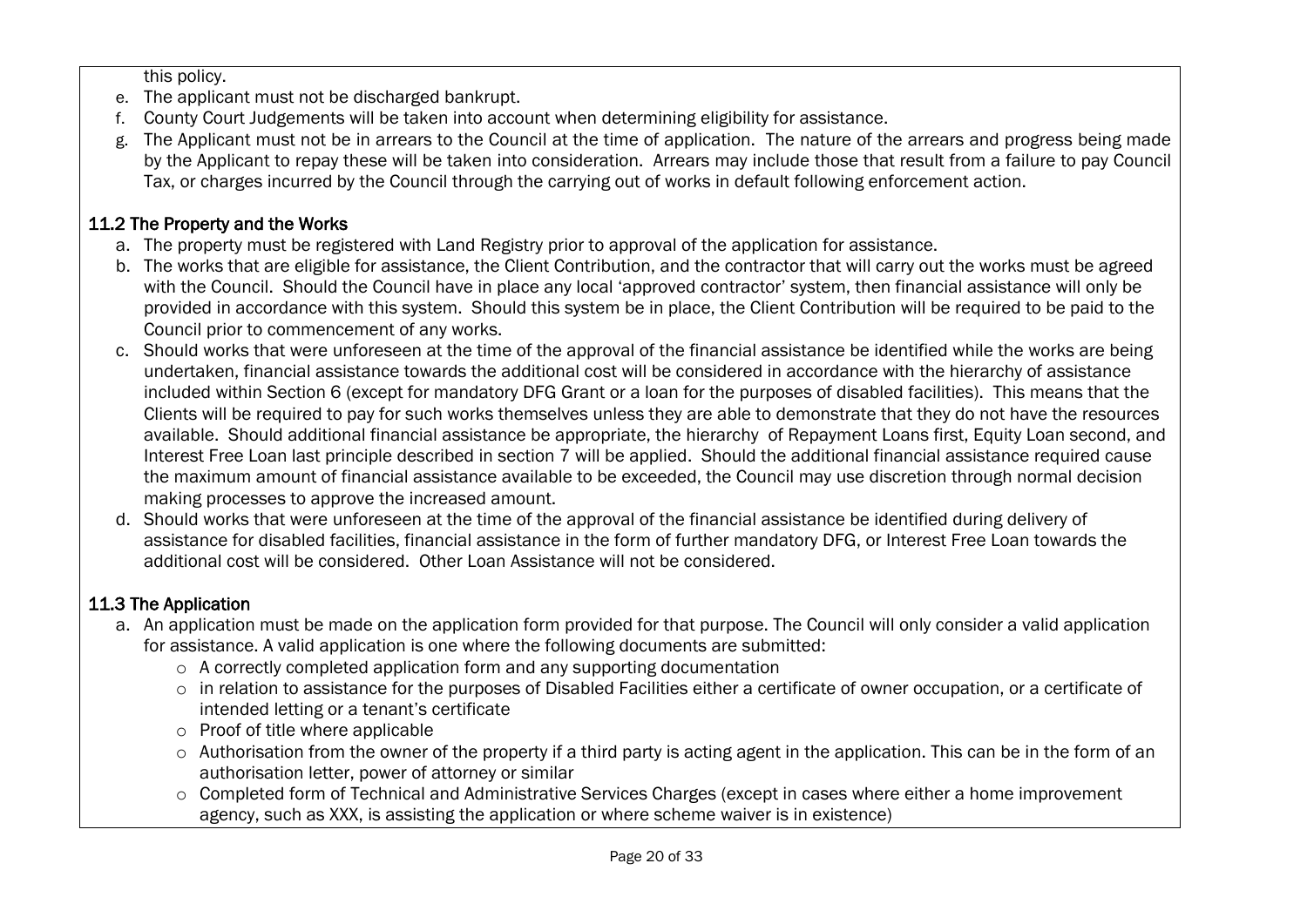- $\circ$  Any relevant reports as requested by the Schedule giving the particulars of the relevant works
- o At least two sets of estimates (assistance to obtain these may have been provided by the Council or its Home Improvement Agency Partner). Should the Council have in place any local 'approved contractor' system, then estimates should have been obtained using this system.
- o Details of preliminary or ancillary services or charges
- o Other prescribed particulars
- b. The applicant shall be required to enter into a contract with the Council.
- c. The Council will determine an application within 6 months of receipt of a valid application. The applicant will be informed in writing of the approval or refusal of the application.

# 12 Carrying Out and Completing the Works

- 12.1 The eligible works should be completed within six months from the date of approval of the application. The Council may extend this period if they feel it is necessary, upon written request from the applicant;
- 12.2 Where the work has begun and not been completed within the time allowed in accordance with terms of the approval of the assistance and the Council has incurred costs including any interim payments or additional costs, the Council may recover these from the applicant. Where the applicant fails to fully reimburse the Council, and a charge was not already in place the Council shall place a charge on the property for any outstanding amount plus any interest accrued from that date;
- 12.3 The works that are eligible for assistance must be completed to the satisfaction of the Council and carried out in accordance with any specification imposed by the Council
- 12.4 The council should be provided with an acceptable invoice, demand or receipt for payment from the agreed contractor. For this purpose an invoice, demand or receipt is acceptable if it satisfies the Council and is not produced by the applicant or a member of his/her family.
- 12.5 It will be a condition of assistance that the property must be insured and properly maintained. If this condition is not met or adhered to during the period until the assistance is repaid, (or until the end of the Grant Condition Period for Area Based Assistance) it will be a breach of the conditions of assistance; a copy of the buildings insurance certificate may be requested annually by the council.

# 13 After the works

- 13.1 The property should be kept properly maintained. If this condition is not met during the period until the assistance is repaid, (or until the end of the Grant Condition Period for Area Based Assistance) - the Council may treat this as a breach of conditions.
- 13.2 It is the responsibility of the applicant to demonstrate that the conditions of the financial assistance are being adhered to. If the Council requests any information in relation to the conditions in writing and the applicant fails to supply the information, then the Council may deem this as a breach of the financial assistance conditions; in particular the Council may by written notice require the owner to provide within 21 days a statement showing how the property is occupied;
- 13.3 The property must not be left empty for any appreciable length of time until the assistance is repaid, (or until the end of the Grant Condition Period for Area Based Assistance). An extended period of vacancy may be construed as a breach of conditions and the council may recover the financial assistance from the applicant. In relation to Empty Property Assistance the property must be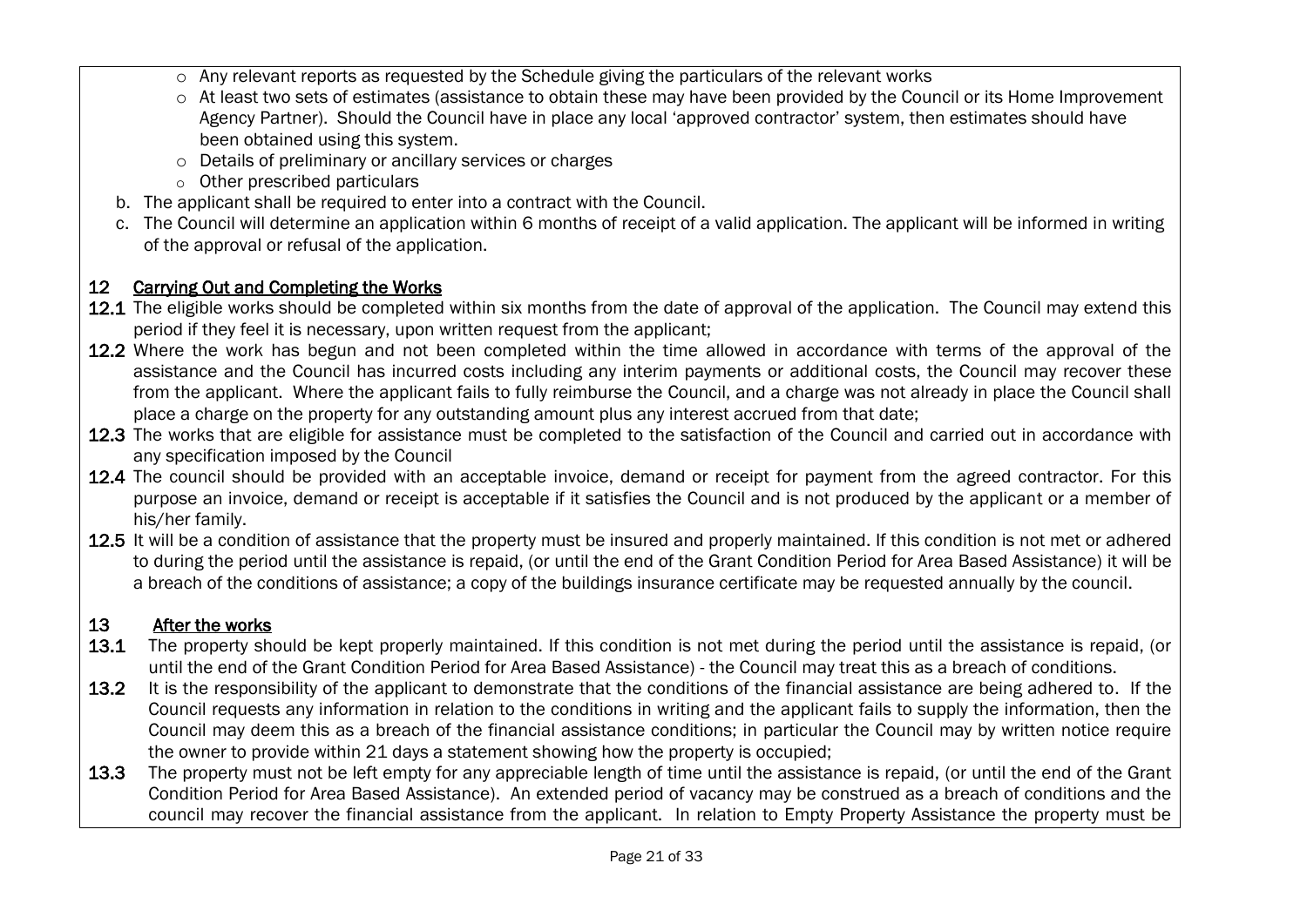occupied within three months of the works being completed and must not remain unoccupied for any more than three months in each year of the term of the loan. The applicant should notify the Council in writing of any extended period of vacancy of over 6 weeks in duration;

13.4 Should the application have been on the basis that the applicant was an owner occupier, the property should remain the principal residence of the Client (or a member of his family in accordance with the terms of the owner occupation certificate) until the financial assistance is repaid (or until the end of the Grant Condition Period for Area Based Assistance). Should the property be subsequently let to a tenant before the assistance is repaid (or until the end of the Grant Condition Period for Area Based Assistance) the Client will be required to carry out any works required to ensure that the property meets at least the minimum 'accreditation standard' as set by any local Landlord Accreditation Scheme. The Client will also be required to become a member of any local Landlord Accreditation Scheme. This property standard and membership of this scheme should be maintained until the assistance is repaid (or until the end of the Grant Condition Period for Area Based Assistance). A tenant is a person who is not a member of the owner's family.

# 14 The Legal Charge and Local Land Charge

- 14.1 Once an application for financial assistance is approved, the assistance will be registered as a legal charge and in relation to assistance for the purposes of Disabled Facilities a local land charge on the property. This will be carried out before any assistance is paid.
- 14.2 In relation to Disabled Facilities Grants, the charge will apply for a period of up to 5 years from the date at which the Council certifies that the eligible works have been carried out to their satisfaction ("the certified date").
- 14.3 In relation to Area Based Assistance, the charge will apply for a period of 5 years from the date of approval of the assistance.
- 14.4 For all other forms of financial assistance the charge will remain on the property until the financial assistance is repaid.
- 14.5 In relation to the Capital and Interest Repayment Loan, should the Client wish to make a relevant disposal of the property before repayment of the loan is complete, the loan amount that is outstanding must be repaid to the Council upon the disposal of the property.
- 14.6 Reducing the priority of the charge or removing the charge will only be undertaken in exceptional circumstances.
- 14.7 A charge is binding on the person who is for the time being an owner of the premises concerned.
- 14.8 Where a condition is broken, the Council has all the usual remedies in law to secure repayment including enforcement of the charge.

## 15 Repayment of Financial Assistance - Owner occupiers

It is a condition of all forms of assistance that repayment is received in accordance with the terms of approval of the financial assistance. Specifically that;

- 15.1 In relation to Capital and Interest Repayment Loans, repayments are received in accordance with financial assistance approval and the 'Loan Offer' made.
- 15.2 In relation to Equity Loans and Interest Free Loans, repayment is received when the property is sold, disposed of, assigned,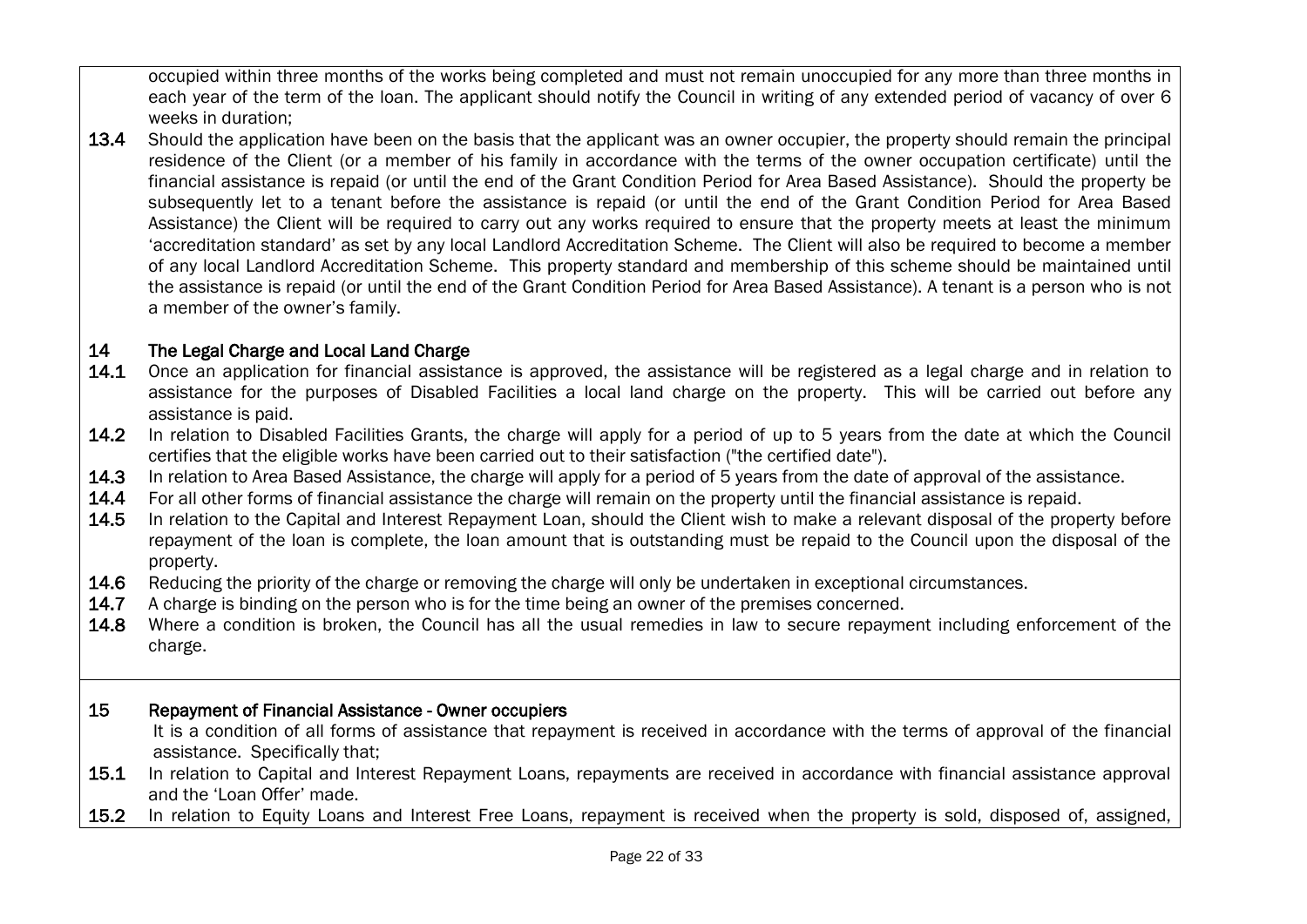transferred or otherwise, including the transfer to family members, or is no longer occupied by the Client as principal residence. Family members include both immediate and extended family. Should family members or other persons be living in the property at the time of death of the Client, there will be no automatic right of succession. Should repayment of the loan require the property to be sold, in this circumstance the Council can exercise discretion though formal decision making processes if appropriate.

- 15.3 It is a condition of all forms of assistance that, where an owner makes a relevant disposal of the property, other than an exempt disposal, they will be required to repay the financial assistance to the Council. (For details of both relevant and exempt disposal, see explanatory notes below)
- 15.4 It is a condition of the 'Area/Theme Based Assistance' that, where an owner makes a relevant disposal of the property, other than an exempt disposal, within a period of 5 years from the date on which the Council approves the financial assistance they will be required to repay the financial assistance to the Council, on demand, and in accordance with the following sliding scale: -

| Year 1 | 100% repaid |
|--------|-------------|
| Year 2 | 80% repaid  |
| Year 3 | 60% repaid  |
| Year 4 | 40% repaid  |
| Year 5 | 20% repaid  |
|        |             |

- 15.5 It is a condition of the 'Disabled Facilities Grant' that, where an owner makes a relevant disposal of the property, other than an exempt disposal, and where a legal charge has been applied, that within a period of up to 5 years from the date on which the Council certifies that the eligible works have been carried out to their satisfaction ("the certified date") he will be required to repay the financial assistance to the Council, on demand. This is subject to certain restrictions imposed by the Housing Grants Construction and Regeneration Act 1996: Disabled Facilities Grant (Conditions relating to approval or payment of Grant) General Consent 2008. The Council may demand the repayment of such part of the grant which exceeds £5,000, but may not demand in excess of £10,000.
- 15.6 Where any condition is breached, the Council may decide not to make any demand for whole or part repayment. Each case will be considered on its merits. A decision will primarily be based on the financial hardship that will be experienced by the Client as a result of repayment of the assistance. Should financial hardship be experienced in conjunction with any of the following, the Council may decide not to make demand for whole or part repayment;
	- o Provision of care where the Council is satisfied that the owner is elderly or infirm and is disposing of the property with the intention of being cared for by relatives or going to live in sheltered housing or a residential care home, or where the owner is moving to care for an elderly or infirm family member.
	- o Repossession where a mortgagee exercises a power of sale.
	- o Employment where an applicant is making a disposal further to the need to move following acceptance of employment where they would otherwise become unemployed.
	- $\circ$  Health and Well-being where the disposal is connected with the physical or mental health or well being of a relevant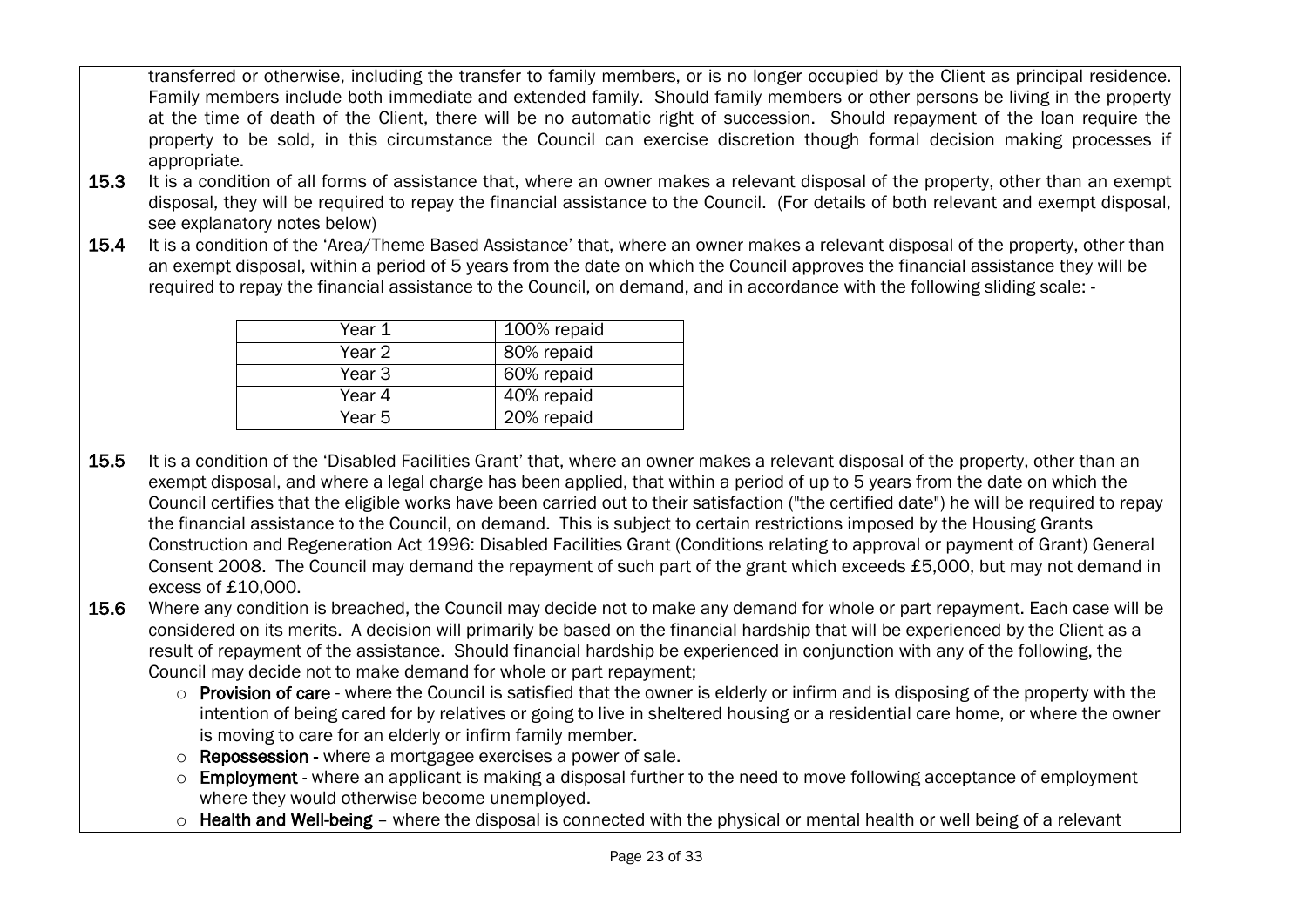person.

.

- o Disposal to the local authority or Registered Social Landlord
- o Sale to a disabled person on the Councils Disabled Facilities Grant waiting list where the Council would otherwise have assisted the buyer to adapt their current home.

# 16 In More Detail - Repayments of Financial Assistance – Landlords

It is a condition of all forms of assistance that repayment is received in accordance with the terms of approval of the financial assistance. Specifically that;

- 16.1 In relation to Capital and Interest Repayment Loans, repayments are received in accordance with financial assistance approval and the 'Loan Offer' made.
- 16.2 In relation to Equity Loans and Interest Free Loans, repayment is received when the property is sold, disposed of, assigned, transferred or otherwise, including the transfer to family members.
- 16.3 It is a condition of the 'Area/Theme Based Assistance' that, where an owner makes a relevant disposal of the property, other than an exempt disposal, within a period of 5 years from the date on which the Council approves the financial assistance he will be required to repay the financial assistance to the Council, on demand, and in accordance with the following sliding scale: -

| Year 1 | 100% repaid |
|--------|-------------|
| Year 2 | 80% repaid  |
| Year 3 | 60% repaid  |
| Year 4 | 40% repaid  |
| Year 5 | 20% repaid  |

- 16.4 It is a condition of all types of assistance that the property will be let as a residence, and not for a holiday, on a tenancy which is not a long tenancy (except in the case of a disabled facilities grant), by the owner for the time being of the property, to a person who is not connected with him (generally speaking, this means not a member of his family)
- 16.5 It will be a requirement for the Landlord to maintain the property to at least the minimum 'accreditation standard' as set by any local Landlord Accreditation Scheme and for the Landlord to become and remain a member of any local landlord Accreditation Scheme in existence at the time that the assistance was approved. This will have been made clear to the landlord in advance of making an application for the assistance. Failure to do so may be construed as a breach in conditions.
- 16.6 In the event of a breach of conditions, the Council may demand the repayment of the assistance with interest. The Council has the discretion either not to demand repayment, or to require payment of less than the full amount.
- 16.7 At the time that the property is sold, or in the event of the breach of conditions, the Council may decide not to make any demand for whole or part repayment. . A decision will primarily be based on the financial hardship that will experienced by the Client as a result of repayment of the assistance. In addition, the Council may consider the following;
	- a) Disposal to the local authority or a Registered Social Landlord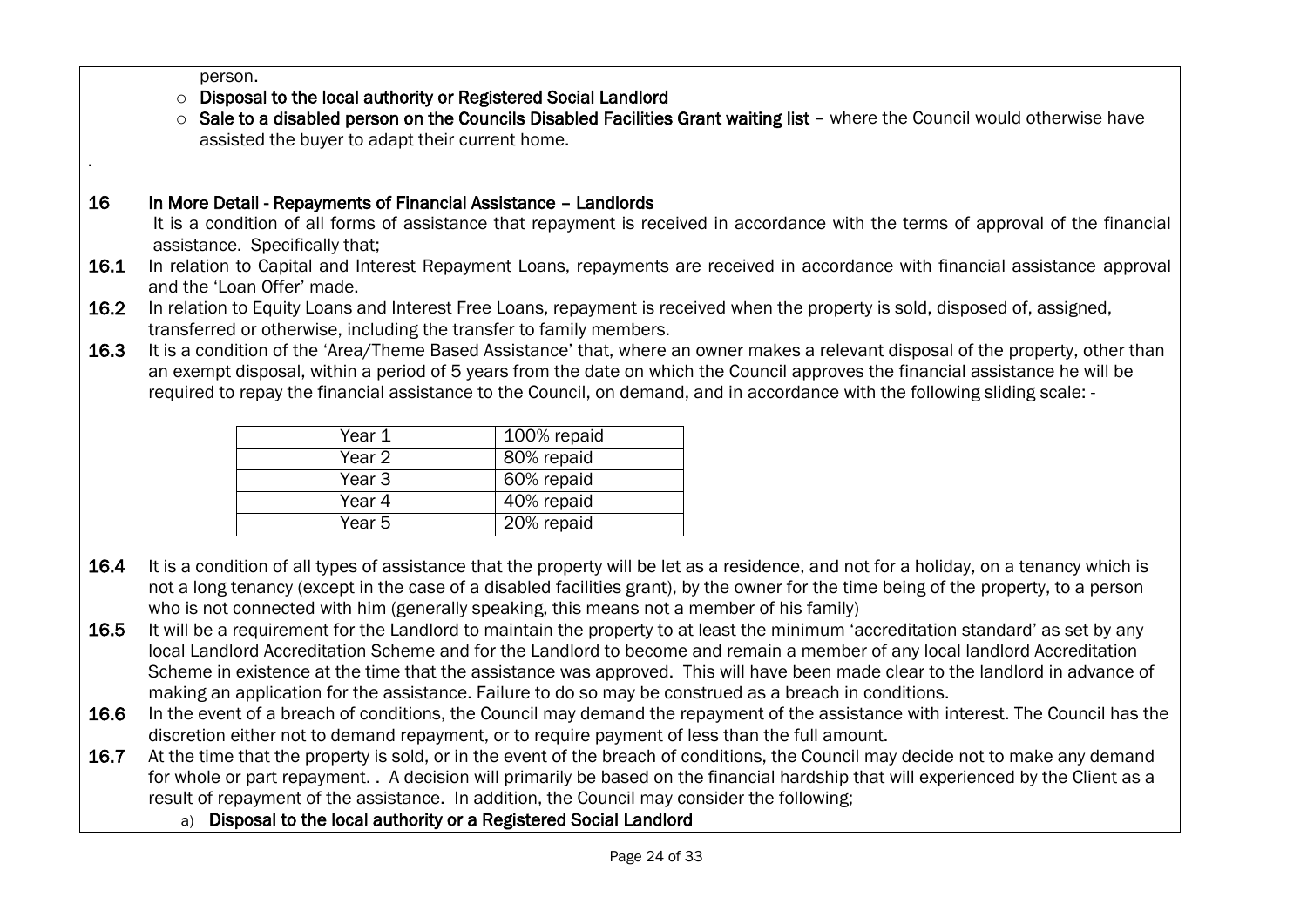b) Inability to let the premises – where the landlord has not been able to let one or more of the flats contained in the building.

## General Notes:

i. If the property is occupied by a person who is a protected occupier under the Rent (Agriculture) Act 1976 or is occupied under an assured agricultural occupancy, within the meaning of Part 1 of the Housing Act 1988, the condition will not be breached.

ii. In a case where personal representatives or trustees are the owner, the letting must not be to a person who has a beneficial interest under the will, intestacy or trust, in the property or the proceeds of its sale.

iii. A "RELEVANT Disposal" is where the whole or part of a property undergoes either a conveyance of the freehold or an assignment of the long lease or the grant of a long lease, which does not qualify as an exempt disposal.

iv. An "EXEMPT disposal" means a disposal that is:

a. Of the whole of the property to the owner or one of the joint owners of the dwelling

b. Of the whole of the property by Court order in the course of a domestic breakdown;

c. Compulsorily, or by agreement, to a public body with compulsory purchase powers;

d. Of land which is "included land" under Section 184 of the Housing Act 1985;

# An owner's interest is:

• an estate in fee simple absolute in possession, or

• "a term of years absolute of which not less that five years remain unexpired at the date of application". This included a long lease of seven years or over granted under deed where the leaseholder has a repairing obligation. There must be at least 5 years remaining on the lease. Whether held by the applicant alone or jointly with others.

# A person is a member of another's family if that person is:

• the other's wife or husband or that person lives with the other as wife, husband or civil partner

• a son or daughter or son-in-law or daughter-in-law of the other, or of the other's wife or husband ("son" or "daughter" includes any step son or step daughter and any illegitimate son or daughter, and "son-in-law" and "daughter-in-law" are to be construed accordingly) or, a parent, grandparent, grand child, brother, sister, aunt, uncle, nephew, niece of the other, or of the other's wife or husband, whether the relationship is by blood or marriage.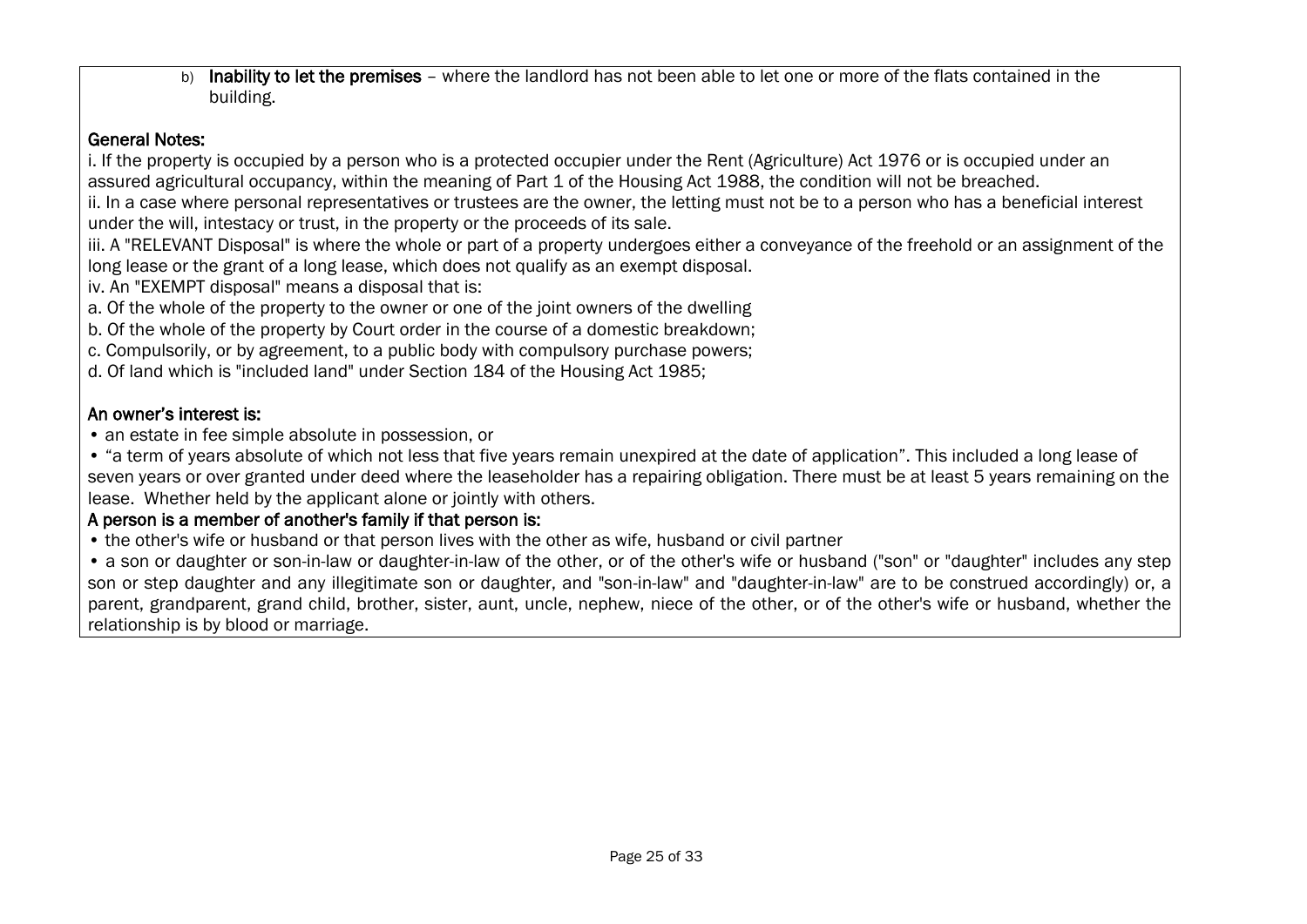### Equal Opportunities Statement

.

- 17 The Council fully endorse the removal of all barriers to its services arising from ethnicity, religion, geographic location, special needs, language differences, learning difficulties, sexual orientation, gender, age or disability. This list is not intended to be exhaustive, but is intended to show some of the areas where it is believed discrimination could occur.
- 17.1 In order to ensure that this policy provides equal access to all, a comprehensive impact assessment has been undertaken to consider the effect of the policy on all the residents of the area.
- 17.2 The assessment showed overall that implementation of the revised policy would generally enhance the beneficial effect on the health, safety and welfare of residents by raising housing standards and community vitality.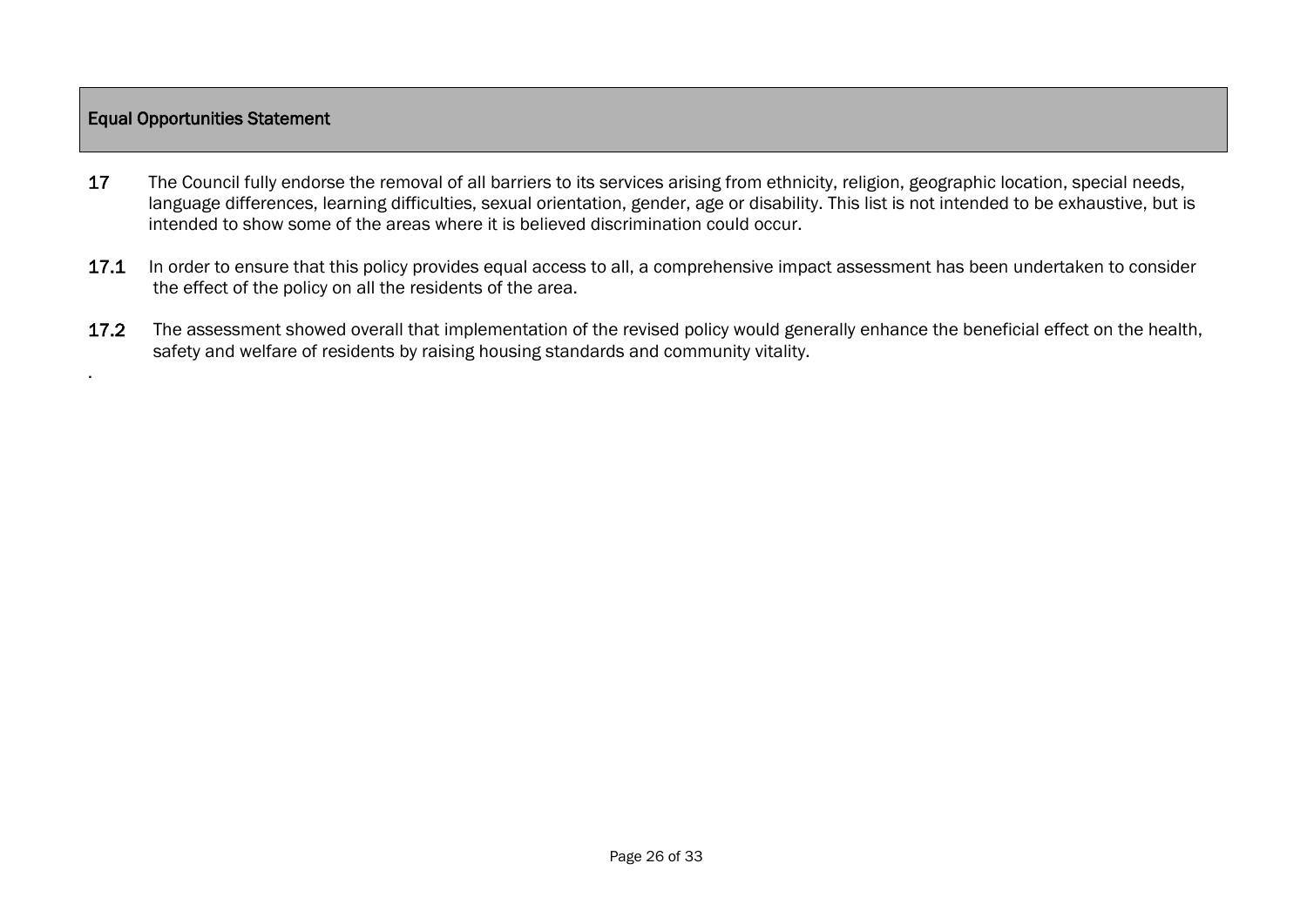### Confidentiality and Data Protection Statement

- 18 When providing assistance the Council will require information relating to the personal and financial circumstances of the client.
- 18.1 This personal information will be handled in a manner, which meets the requirements of the Data Protection Act (1998). The Council will take all reasonable steps to ensure that personal data is kept secure against unauthorised access, loss, disclosure or destruction.
- 18.2 Sometimes it may be in the interest of the client to have personal information passed to one of the Council's partners, so that the client can receive further help. The Council will always request a clients permission prior to sharing information with partners.
- 18.3 In certain circumstances the information provided may be used to prevent and detect fraud, as a result of the Council's obligation to protect the public funds it handles.
- 18.4 The Freedom of Information Act enables anyone to request information from a public authority. When a request is made the Council has a duty to respond to the request within 20 days as well as providing advice and assistance to people who have requested information.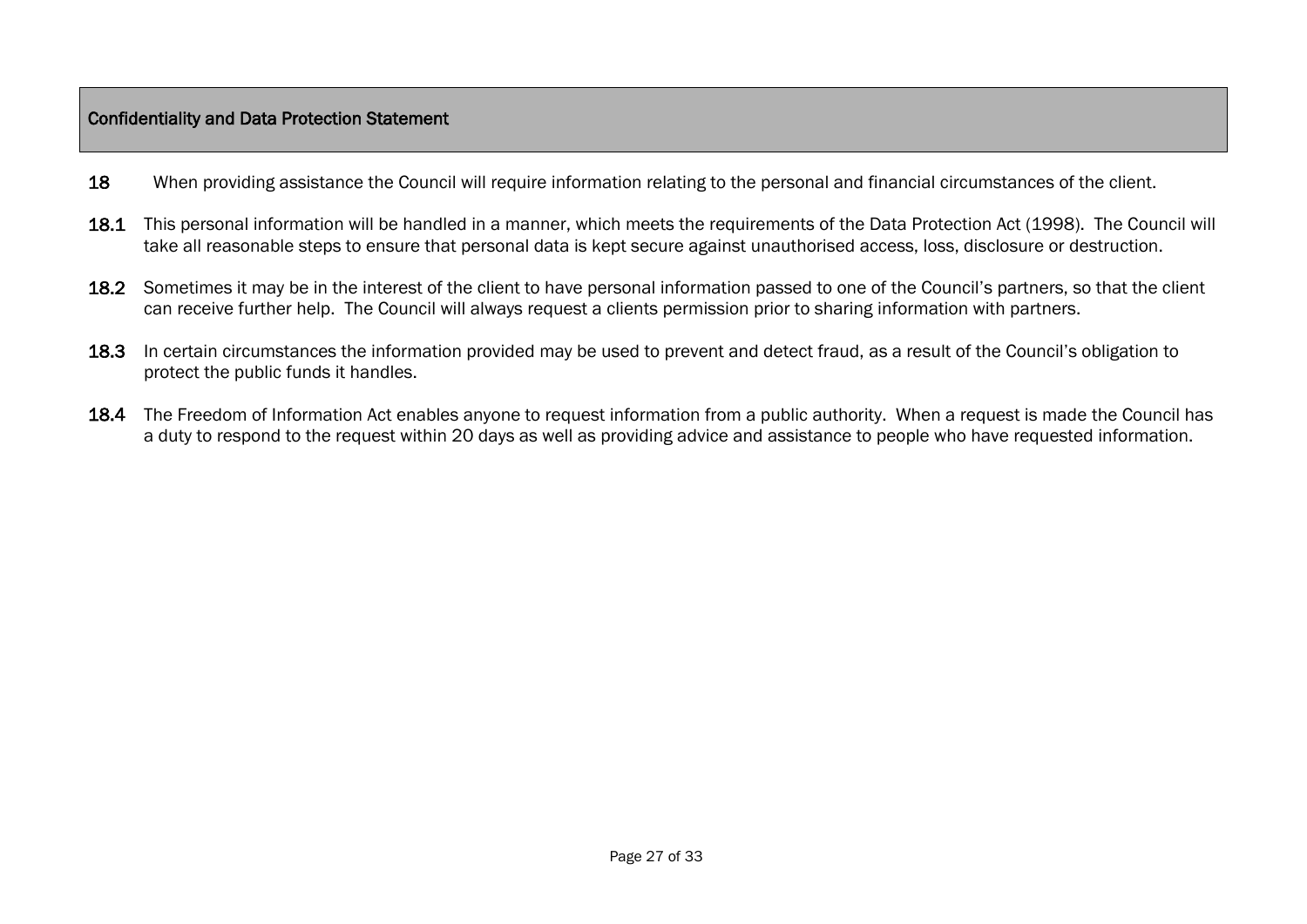### Contact Details

- 19 If you would like more information, or would like to discuss any part of this Policy contact XXX who will be happy to help.
- 19.1 If you would like to make an enquiry for assistance contact:
	- By post or in person at XXX
	- By telephone on XXX
	- By email to XXX
	- By fax on XXX
- 19.2 Alternatively go to our website at XXX where you will find advice and guidance on home repairs and maintenance, and the help that is available.

# Complaints, Compliments and Appeals

- 20 The Council operates a Corporate Complaints procedure. If you are not satisfied with the service that you have received please contact us. Your comments help the Council to improve the service provided:
	- By post or in person at XXX
	- By telephone on XXX
	- By email to XXX
- 20.1 Equally if our Clients are satisfied with the service they receive we would also like to hear about it
- 20.2 Should a Client wish to appeal about any decision taken in relation to their enquiry for financial assistance, such as disputes relating to eligible works, or levels of assistance, appeals will first of all be dealt with by the Home Improvement Manager (or equivalent). Clients will be informed of the outcome of their appeal in writing. Should the issue not be resolved, the appeal will be referred to the Head of Housing. The decision of the Head of Housing will be final in this respect.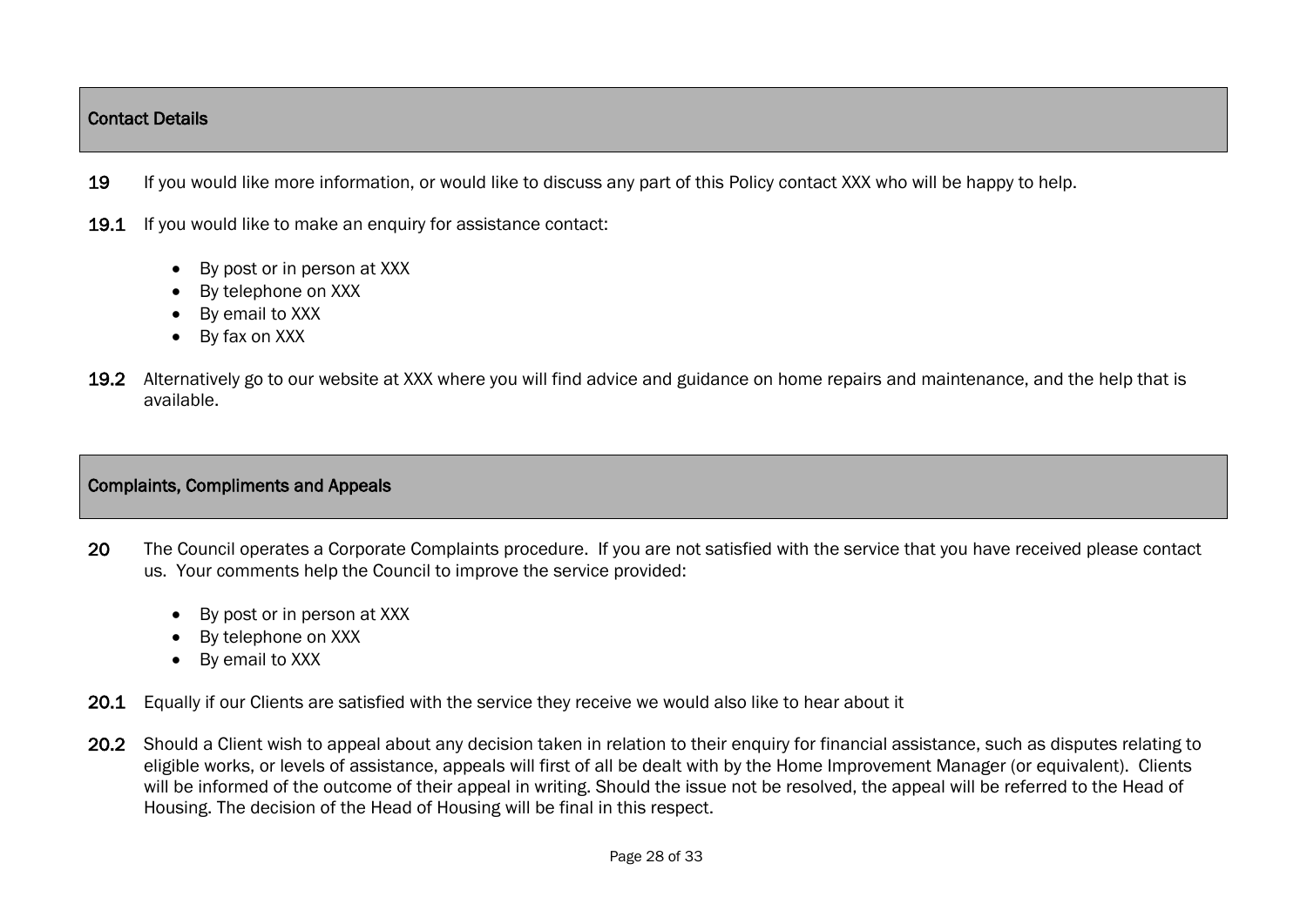### Appendix A - Guidance - Decent Homes Standard

## A Decent Home must;

- a) Meet the current statutory minimum standard for housing The Housing Health and Safety Rating System (HHSRS), states that all dwellings should be free from category 1 hazards. (Those hazards which are most likely to occur and to cause serious harm)
- b) Be in a reasonable state of repair If one or more of the key building components are old and/or need major repairs or need replacing then the property would not meet the standard. Key building components could include; external walls; roof structure and covering; windows and doors; chimneys; central heating boilers; gas fires; storage heaters; plumbing and electrics. This list is not exhaustive.
- c) Have reasonably modern facilities and services A dwelling is considered not to meet the decent standard if it lacks three or more of the following facilities: -
	- A kitchen which is 20 years old or less;
	- A kitchen with adequate space and layout;
	- A bathroom which is 30 years old or less;
	- An appropriately located bathroom and WC:
	- Adequate external noise insulation; and
	- Adequate size and layout of common entrance areas for blocks of flats
- d) Provide a reasonable degree of thermal comfort The standard requires all dwellings to have both efficient heating and effective insulation. Efficient heating is defined as any gas or oil programmable central heating; or
	- Electric storage heaters; or
	- Warm air systems; or
	- Underfloor systems; or
	- Programmable LPG/solid fuel central heating; or
	- Similarly efficient heating systems which are developed in the future

It may sometimes be appropriate to provide financial assistance towards works, to a lower or higher standard than the Decent Homes Standard. For example;

A lower standard; To assist Clients to make their contribution towards a Government Energy Efficiency Scheme. Providing assistance towards works contributing to thermal comfort alone may be important to help a Client to take advantage of such a scheme, where an application for more complex works would slow the process and put their participation in such a scheme at risk. Similarly, an elderly Client may prefer only to have serious hazards remedied, to avoid prolonged inconvenience in the home.

A higher standard; Where work is being carried out to replace rotted windows, financial assistance may be provided to replace all windows in an elevation rather than only those that are in poor condition.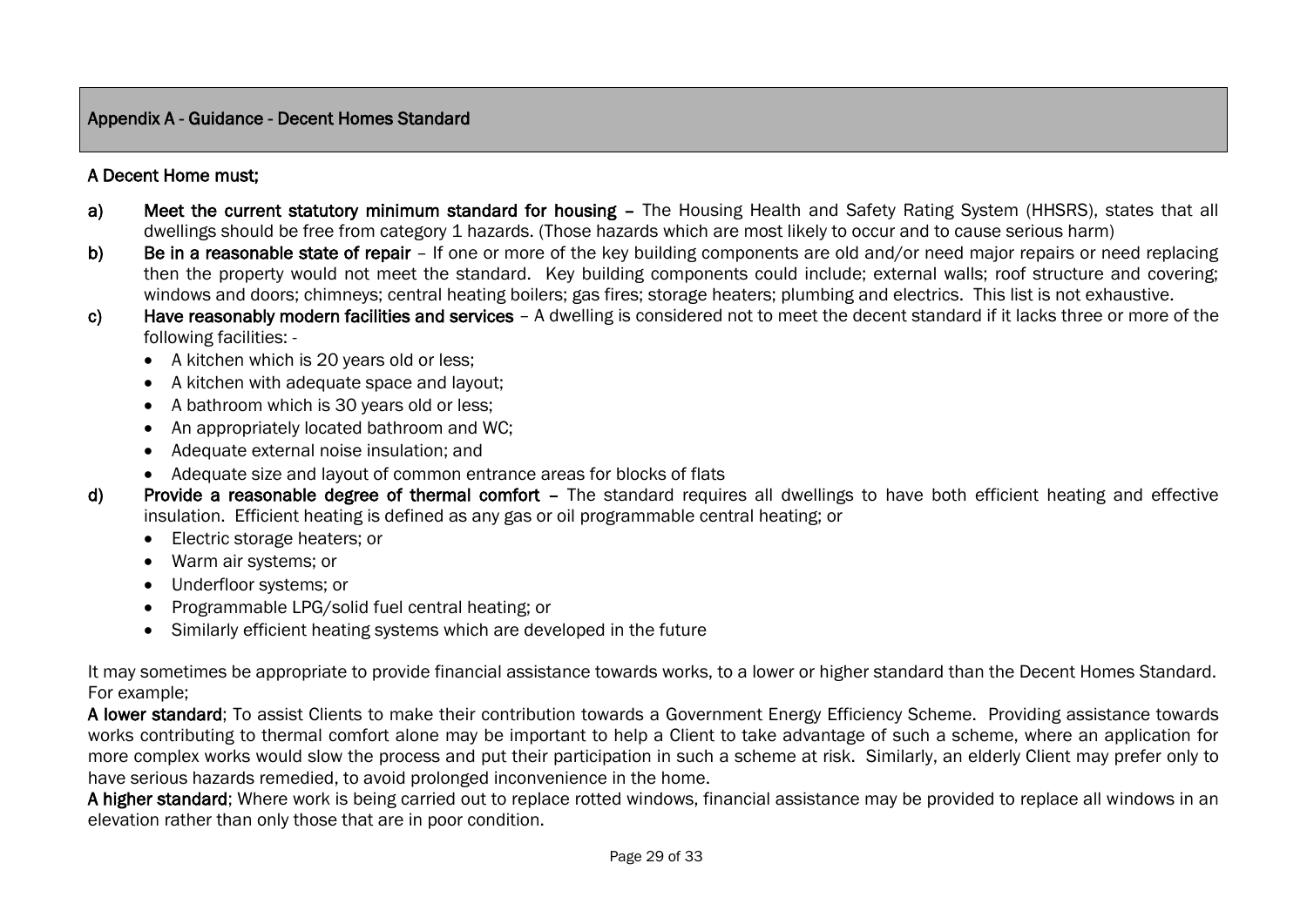## Appendix B - Guidance – Disabled Facilities

The purposes for which mandatory DFGs may be given are set out below.

- facilitating access to and from the dwelling or the building in which the dwelling or flat, as the case may be, is situated, e.g. by widening doors or installing ramps;
- facilitating access to a room used or usable as the principal family room;
- facilitating access to a room used or usable for sleeping, or alternatively providing such a room for the disabled occupant;
- facilitating access to a room in which there is a lavatory, a bath or shower (or both) and a wash basin or providing a room in which there is such a facility or facilities;
- facilitating access to the garden
- facilities for the preparation and cooking of food.
- adaptations to the dwelling or building to make it safe for the disabled person and other persons residing with him. This may include improvements to access and movement around the home to enable the disabled person to care for another person who lives in the property, such as a spouse, child or another person for whom the disabled person cares.
- improvement of an existing heating system in the dwelling to meet the disabled occupant's needs. Where there is no heating system or where the existing heating arrangements are unsuitable to meet their needs, a heating system may be provided. The installation of central heating to the dwelling will only be considered where the well-being and mobility of the disabled person would otherwise be adversely affected.
- to enable a disabled person to have full use of heating, lighting and power controls in the dwelling. Such work includes the relocation of power points to make them more accessible, the provision of suitably adapted controls where a disabled person has difficulty in using normal types of controls and the installation of additional controls.

#### Common parts

The purposes for which grant is available for works to the common parts of buildings such as blocks of flats are, limited to works to facilitate access to the dwelling through the common parts, or facilitating the use by the disabled person of a source of power, lighting or heating in the common parts.

#### Determination of whether works are necessary, appropriate reasonable and practicable

The Council will satisfy itself that the works are necessary, appropriate reasonable and it is practicable to carry out the relevant works having regard to the age and condition of the dwelling or building. The Council will have regard in determining this to the guidance and good practice issued from time to time by the Government.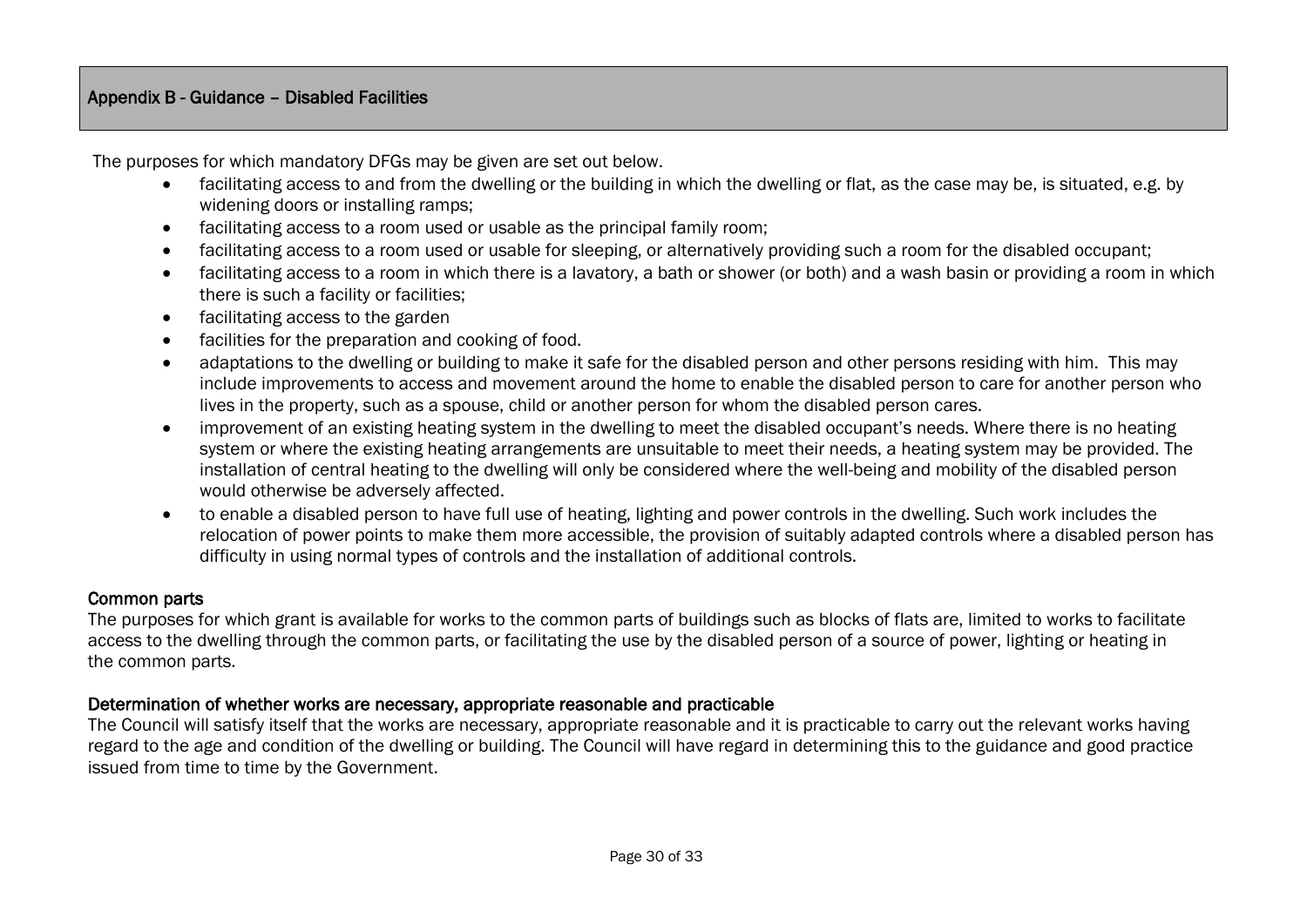### Loan eligible works

The following works are those which may not necessarily be eligible for mandatory Disabled Facilities Grant, but which enable a disabled person to live independently at home. Loan assistance may be available for these.

- The provision of a safe play area for a disabled child.
- Works or arrangements to allow a disabled child who has parents who are separated to live for part of the time with each parent should this be appropriate.
- To provide a complete solution to the needs of the disabled person.

When assessing the availability of loan assistance for such works, beyond the maximum mandatory DFG limit of £30,000, the Council must ensure that the maximum amount of money spent on any one client remains reasonable, and that funding available is used to help as many disabled people as possible.

## Using the Grant of Loan for moving to a more suitable home

The Council will consider providing assistance to enable a disabled person to move to a more suitable home where it is more cost effective than adapting the current home to make it suitable for the person's current or future needs, even if the new home requires some adaptations.

However, when assessing the availability of loan assistance beyond the maximum mandatory DFG limit of £30,000, the Council must ensure that the maximum amount of money spent on any one Client remains reasonable, and that funding available is used to help as many disabled people as possible.

In order to calculate the amount of loan assistance that is available beyond the mandatory DFG limit of £30,000 the Council will consider the following factors;

- The eligibility of the applicant
- the nature of the works i.e. relocation will only be available where mandatory works are required to the existing home.
- Whether the current property is not reasonably suitable for adaptation, or the cost of the works exceeds the maximum assistance for mandatory Disabled Facilities Grant
- Whether the disabled person expresses a preference to move to a more suitable property.
- The existing support networks assisting the applicant.
- The availability of suitable housing.
- Consideration of social housing as an alternative.
- The cost of alternative care arrangements, home support residential care, etc.
- Entitlement to benefits and advice from the Benefits Agency
- The current market value of the existing property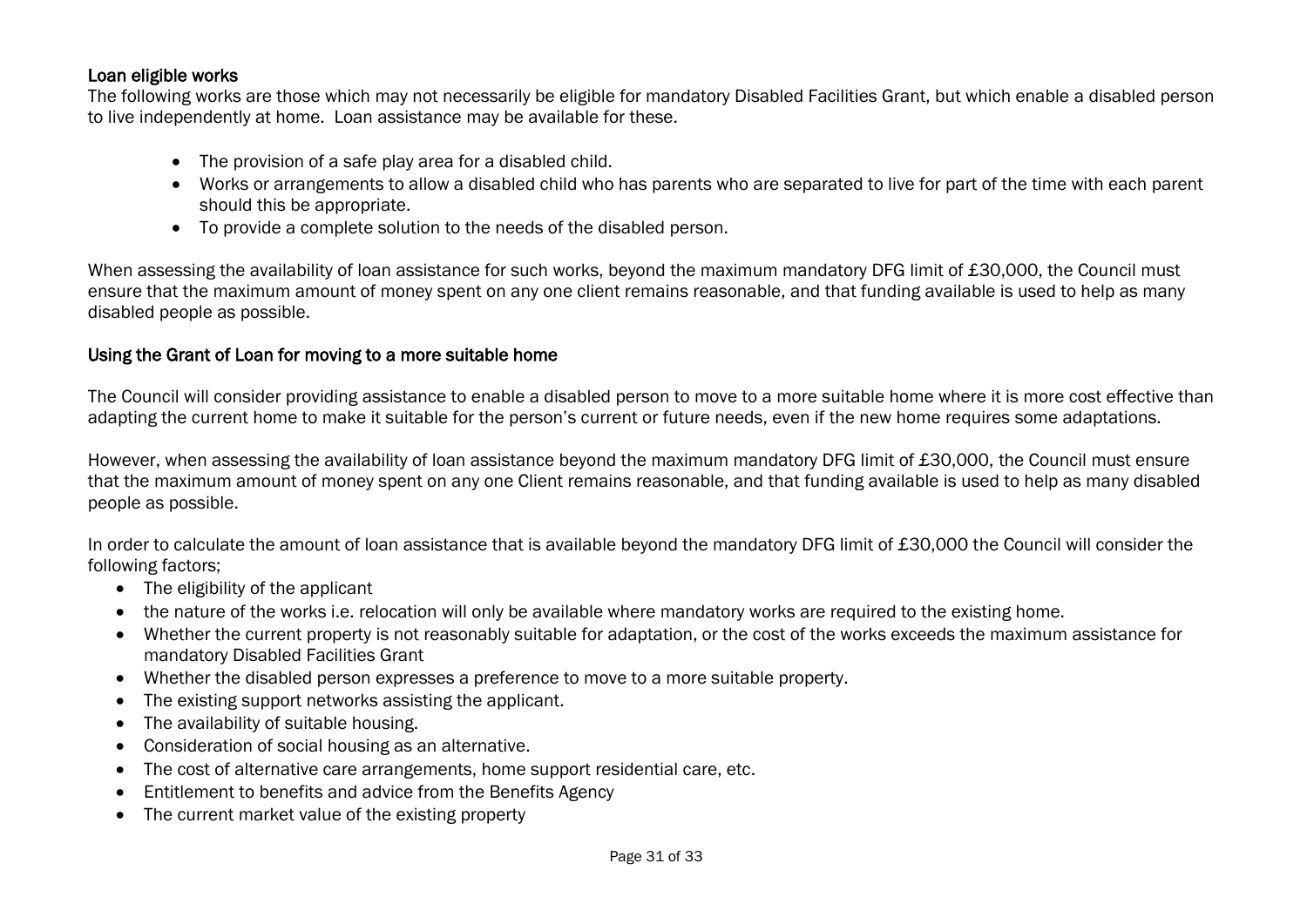- The current market value of the proposed purchase property
- The existing mortgage and terms and conditions
- The cost of funding and practicality of carrying out any alterations to the new property
- The funding of any shortfall between the new and old property
- The equity in the existing property
- The mortgage rearrangement costs
- The amount of financial assistance the Council may need to provide
- How the mortgage and interest payments will be financed